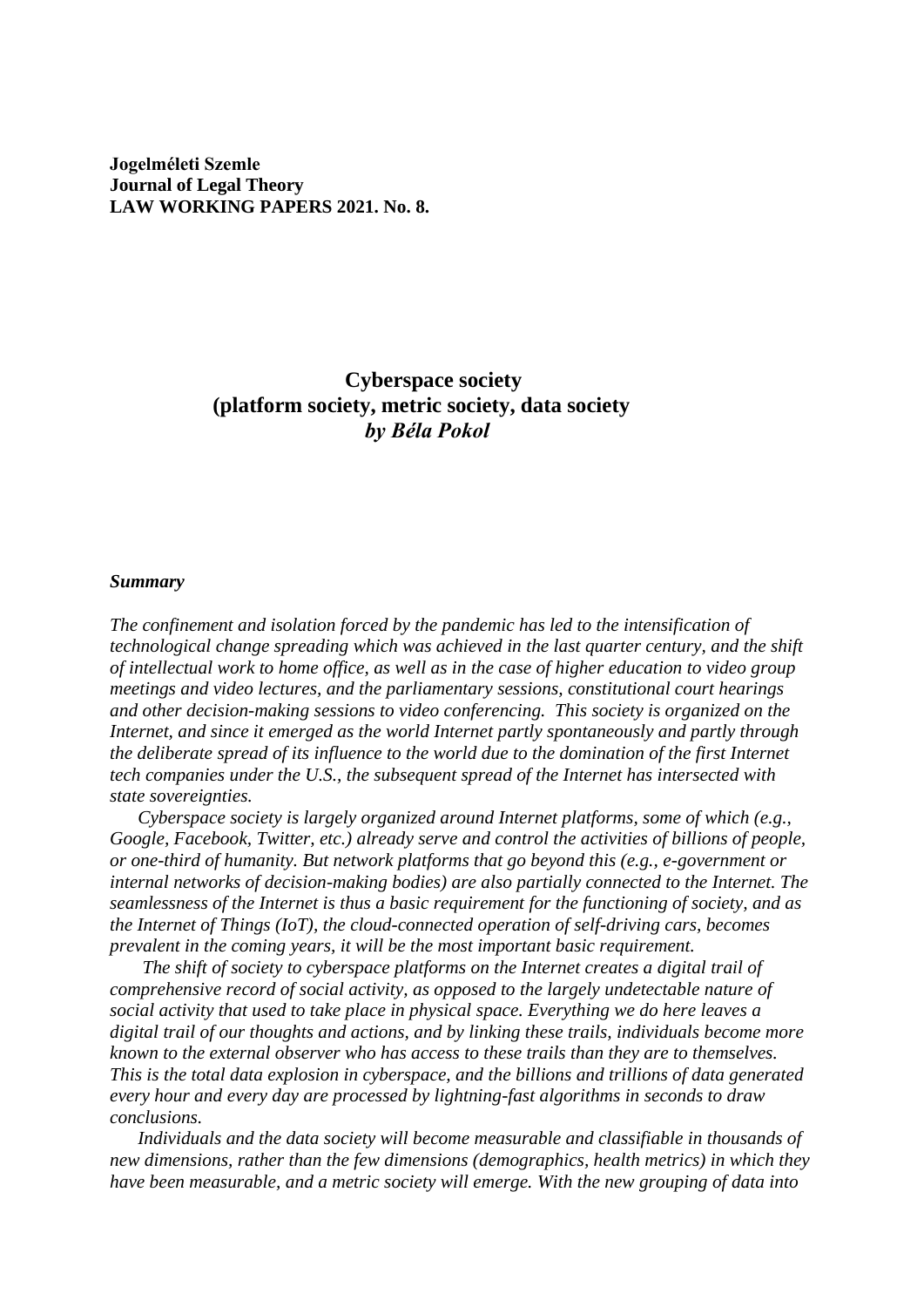*thousands of dimensions, hundreds of new, previously unknown indicators will be created, and individuals will be evaluated against the indicators on a new set of scales. Instead of the massive sameness and perceived equality of the past, the differences that will be highlighted and visible to all will have thousands of new implications for the metric society.*

\*\*\*\*\*\*\*\*\*\*\*\*\*\*\*\*\*\*\*\*\*\*\*\*\*\*\*\*\*\*\*\*\*\*\*\*\*\*\*\*\*\*\*\*\*\*\*\*\*\*\*\*\*\*\*\*\*\*

In the last thirty years, millennial social practices and modes of functioning have disappeared, or at least are already showing signs of their final disappearance after their collapse. The new tools of artificial intelligence are the most obvious cause of this, but they have also given rise to new modes of social functioning, or the outlines of them are already visible, so it is necessary to analyze them beyond artificial intelligence to grasp the changes. As a brief introduction, here are some thoughts.

# **1. Society in cyberspace**

In '94, a Hungarian-American professor visiting Hungary asked me for my e-mail address, and I sheepishly told him that I had heard of it, but that we didn't have one yet, but in the fall of 1996, I e-mailed my current publicist's article to the editor of daily *Magyar Nemzet* from Regensburg, where I was on a study trip. At that time, the Internet began to spread in Hungary with the help of the World Bank at universities, as it did in many places in the West, but after the turn of the millennium, with its rapid spread, an ever larger part of the population began to use it, and at the same time, activities increasingly shifted to the Internet, in addition to the initial e-mail traffic and newspaper reading. Today, two-thirds of the world's population uses the Internet, and everything from public administration to shopping to watching TV to transferring money can be done online. And the current epidemic has meant that, for example, constitutional court hearings, university lectures, elementary school classes, etc., are all done over the Internet, not to mention the thousands of jobs that can also be done over the Internet for years but are not done out of habit. And in five to ten years, the 5G Internet of Things, already in development, will make the shift of social activities from physical space to cyberspace online many times greater than it is today, through smart homes, smart cities, cloud-connected self-driving cars, etc.

 Barely 25 years have passed since the aforementioned wonderment of email, and if we add ten years to the proliferation of the 5G-based Internet of Things, it is still only 35 years in which the millennial features and determinants of familiar social functioning have been largely forgotten. In that short span of time, so much has changed before our eyes and in our lives that millennia of social functioning have been eclipsed and we often find ourselves stumbling in the new world and having to apply our old concepts to the new cyberspace reality. About five years ago, after living in this change and realizing the magnitude of this change, I began to look for philosophical concepts to understand this change, following *Ray Kurzweil*'s synthesis, and applied *Nicolai Hartmann*'s theory of ontological layers of being to theorize artificial intelligence.<sup>1</sup> According to this theory, the biological layer of being evolved

<sup>&</sup>lt;sup>1</sup> Béla Pokol: Philosophical ontology, artificial intelligence and moral. 2021, Jogelméleti Szemle (Vol.22.) 2021 No.1. see: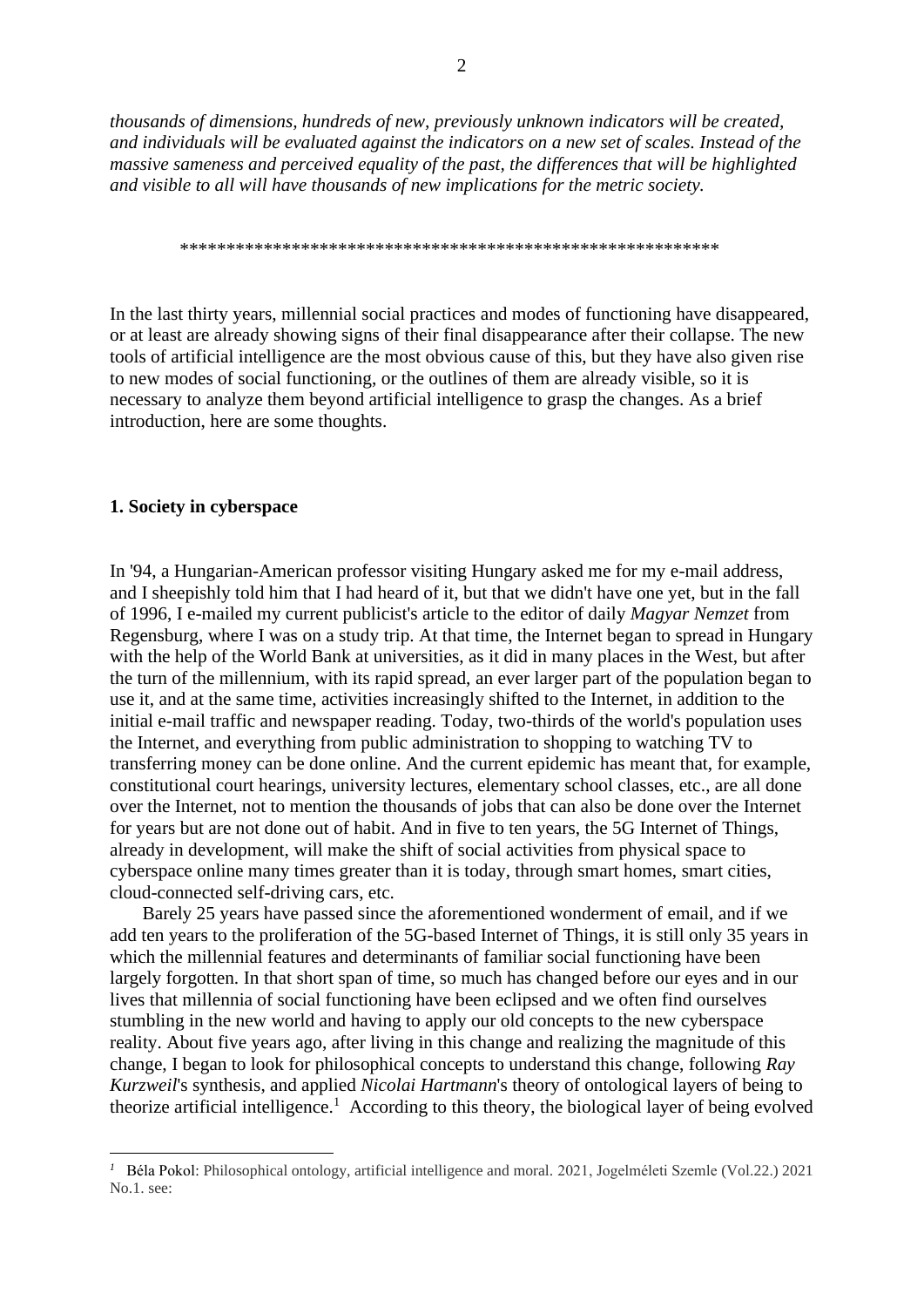over billions of years of evolution above the layer of being of the physical world, and then, at higher levels, the psychic layer of being, beginning with mammals, and then, especially in primates, the overlying mental layer of being, which is truly distinct in humans and their societies, and all of these give a four-layer reality. The anchoring of human sense in norms, concepts, knowledge, and symbols, which new generations continue to acquire, has formed the reality of human societies for hundreds of thousands of years, above which artificial intelligence has begun to rise in the last seventy years or so. What transcends our biological existence, and signifies the very sociality, are these structures of meaning, which in recent decades have been augmented with increasing speed by machine intelligence. The selflearning machine intellect, the robots of artificial intelligence, already do much of the physical work today, and their algorithms can perform the activities of many mental occupations faster and more accurately than humans.

 If we relate the growing societal role of AI in our lives to the problem of space, it becomes clear that this also means that societal activities are being moved out of the physical spaces of our reality (land, water/sea, air, and more recently, outer space) into a new space, cyberspace, created by the global networking of computers. Following the shift of activities into cyberspace that began with email, millions of us sleep and eat at home only in physical reality, but are in cyberspace as soon as we wake up next to the computer, and - especially in the current epidemic - we meet with students via videoconference, hold board meetings with colleagues, and then read our favorite online newspapers and magazines, academics get the *"academia. edu"* online community portal, where they get automatic notifications and comments about where and by whom their discussion articles have been read at that online community portal, from Africa to Latin America and Asia. And in ten to twenty years, with self-driving cars, smart homes, and smart cities and neighborhoods, all people will be almost completely connected to cyberspace for most of their daily activities, aside from sleeping and eating. In other words, society will have shifted into cyberspace, and physical space will be even more devalued than it is today.

 But the meaning of physical space is not so easy to describe. Humans can live only in culturally and morally cohesive communities, and among these, national communities are the most enduring community framework, and among these national communities there is a constant struggle for material wealth and power dominance over one another. But even among these, market groups, cultural groups, territorial communities, and even criminal groups are in a constant struggle for wealth, influence, and the subordination of other groups. State organization and state boundaries are therefore essential to regulate this and maintain order, which is firmly built on the boundaries of physical space. This is one of the fundamental problems of the tense coexistence of physical space and cyberspace, into which society is increasingly moving and which is being built at a rapid pace.

 The Internet that created cyberspace in the 1980s was developed in the United States for close military and academic research communications, and even after its release to civil society it continued to evolve with technical protocols and programs written without central control, and was therefore initially conceived as a world Internet, the *"World Wide Web."* By 1994, when it was already being used by many thousands of people and there were efforts to spread it around the world, some IT experts who circulated it pointed out that it could be dangerous to do without central control, but the Clinton administration at the time thought it better that the U.S. dominate the collection of information in the world through its technology companies without interference from other user states. This only became a problem when Estonia, for example, forged ahead in this area and connected its entire administration and

https://www.academia.edu/45072407/Philosophical\_ontology\_artificial\_intelligence\_and\_moral\_by\_B%C3%A9 la\_Pokol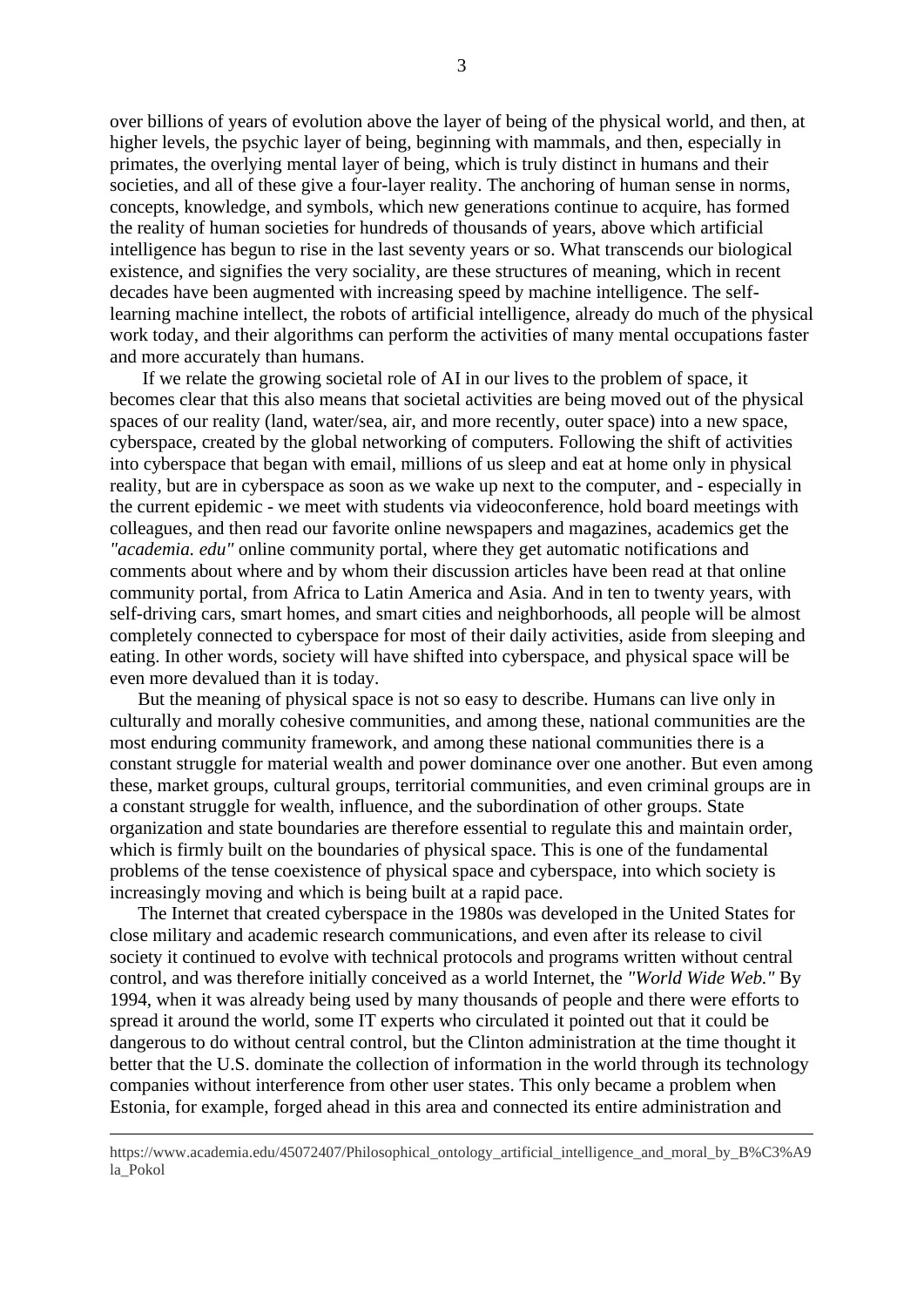electricity system to the Internet. However, when it clashed with Russia over an issue in 2007, hackers from the Russian military's now-established cyber division shut down Estonia's entire electricity and government administration system in response, throwing all of Estonia into chaos for weeks. In the same way, Moscow not only subdued Georgia's military adventurism with military counterstrikes in 2008, but also crippled half the country with its hackers before that. Today, all countries have cyber defenses against cyberattacks - like border guards in physical space - and even larger countries have cyberattack departments that number in the thousands. But it's not just states that are behind cyberattacks; in some cases, large criminal groups, competing industrial groups, and extremist political groups are as well. And as societies move further into cyberspace, the potential impact of cyberattacks becomes more catastrophic. The fact that state sovereignty, built on the narrow confines of physical space, cannot exist in cyberspace, which is already a world Internet, makes defense hopeless from the outset. The U.S. elite now sees the damage as the presidential election approaches and routinely fears campaign manipulation by Russian hackers.

 One researcher involved in the development of the system said a few years ago that the Internet world of cyberspace would have to be rebuilt from the ground up to safely prevent future horrific cyberattacks because the system built so far made it impossible from the ground up. China began this fundamental rebuilding a few years ago, announcing a new Internet world built on the sovereignty of cyberspace that Russia, Brazil, and even India have enthusiastically joined.  $2$  In parallel with the bipolarization of the new world order, the breakup of the Internet world is also predicted in the coming years, and Hungary, which is one of the small European states oscillating between the two poles, will also have to learn the lesson that it must adapt to one of the two systems and that it is difficult to imagine an "uncommitted third" intermediate formation.

# **2 Cyberspace and Sovereignty**

Some of the computer scientists working on the development of the Internet in the early 1990s were already somewhat concerned about the potential public safety problems that might arise from the mass proliferation of the Internet, which was conceived from the beginning as a global Internet and as uncontrollable.<sup>3</sup> But until the Russians hacked into Estonia in 2007 after a crash that crippled the power supply and the entire state administration for weeks, it seemed to be a research problem for world leaders. Equally worrisome was Russia's response to the 2008 Georgian "adventure," when Georgian leaders, relying on the turmoil of the burgeoning global financial crisis, undertook a military expansion into neighboring countries, but were met by a counterattack by the Russian military that crippled the entire country in cyberspace. It was then that top leaders realized that a whole new field of activity had emerged, with a whole range of military, economic, political and other threats that could no longer be dealt with using previous tools and solutions.

 The first response was organized by the Estonians most affected. In 2008, at a conference of outstanding international lawyers and IT experts, they tried to find answers to the emerging problems by combining and adapting existing international legal concepts and rules. This resulted in the *Tallinn Manual*, which seeks to answer, among other questions, whether an

<sup>&</sup>lt;sup>2</sup> See Adam Segal: China's Alternative Cyber Governance Regime. Council on Foreign Relation paper, march 13. 2020.

<sup>&</sup>lt;sup>3</sup> M. Mueller: ICANN and the internet governance: sorting through the debris of "self-regulation". *info* (Vol. 1.) No. 6. 497-520. p. https://doi.org/10.1108/14636699910801223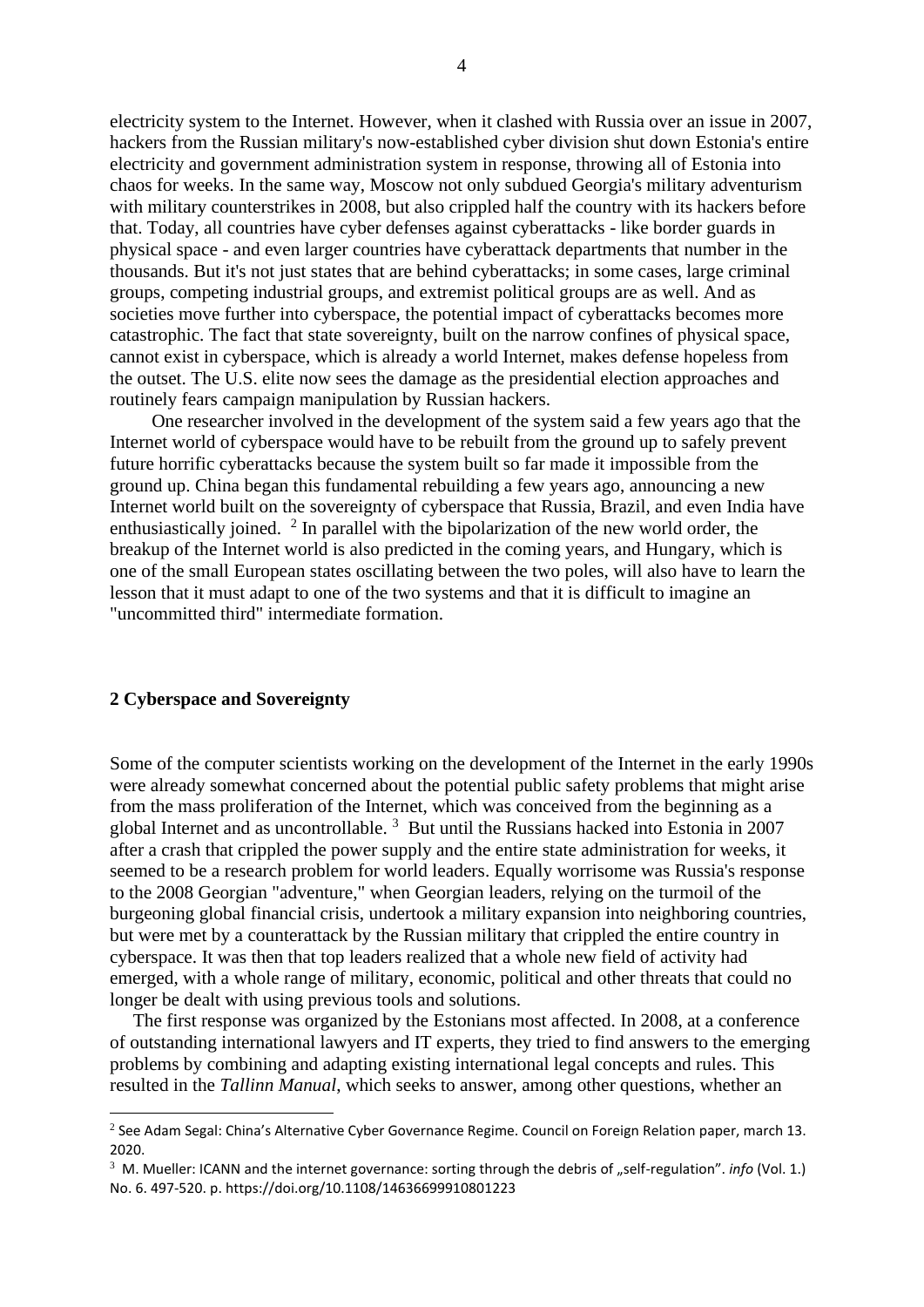armed attack by one state against another in cyberspace can be considered an armed attack that forms the basis for a military counterattack under international law. This raises several sub-questions about how seriously such a cyberspace attack must affect the functioning of another state's organs and infrastructure to justify a counterattack. But it also raises the question of whether collective defense in this area is possible under international law. In other words, if it is not the attacked state that carries out the military counterattack - it would not be able to do so, for example - but an ally orders one at its request against the state responsible for the cyberattack. But another sub-question is: is a state responsible for a cyberattack even if it was not carried out by its organs, its military cyber department, but only by private organizations on its territory? For example, when it turned out that the cyberattack on the Estonians originated from a cyberspace infrastructure on Russian territory, the Russian state leadership assumed that "patriotic Russian hackers" who were angry about the unjust actions of the Estonians were probably to blame and expressed deep regret to the Estonians. The response was that the state would then also be responsible under international law for cyberattacks against another state and would have to do everything it could to prove that its actions had sought to prevent such attacks. The problem, however, is that the ultimate uncontrollability of the Internet makes this impossible even within the best-controlled state, so even if the leaders of that state know from which state the cyberattack originated, they can only throw up their hands in regret.

 Since then, the Western powers have only belligerently asserted in their declarations the possibilities of counterattack under international law in the event of a cyberattack, but in the cases that have occurred after the alleged cyberattack state's denial, nothing actually happens. For example, Russian hacking attacks proven in the U.S. to influence the outcome of the 2016 U.S. presidential election campaign only elicited angry statements, but nothing happened, as in the case of the French election. In contrast, Russia, China, Brazil, Iran, India, and a number of other states in Africa, Asia, and Latin America - led by China - are trying to exert greater control over Internet users in their countries, in addition to the current capabilities of the global Internet. On the other hand, they are supporting China in international forums to replace the basic Internet protocol (*TCP/IP ver4 and ver6*) with a new one that would remove the current decentralized state of the Internet and allow centralized control at the source. For example, in November 2019, Russia passed the "Law on the Sovereign Internet," which mandates that all domestic Internet users can access the Internet only through Internet service providers registered in Russia-and only under a real and verified name-and that they are required by the central Internet authority, *Roskomnadzor*, not to provide access to websites on their list. Compliance with these regulations is constantly monitored, and any foreign ISP that violates them is immediately banned from Russia. The technical backbone for this centralized control system is reportedly being provided to the Russians by Chinese technology company *Huawei*, just as Huawei sells centralized Internet system technology around the world. But Huawei's IT engineering guard was also behind China's proposal to the UN's expert body on Internet governance (ITU), which in 2018 proposed a new protocol to replace the current basic Internet protocol already developed by Huawei, recommending a centralized and fully controllable Internet for the future.

 It is foreseeable that when, in five to ten years, the proliferation of the Internet of Things (*IoT*) will make a wide range of services available through the interconnection of cyberspace and organization into national or even broader regional systems, today's vulnerabilities will become prohibitive. Today's Internet and its TCP/IP protocol, which is incapable of providing ultimate security, must therefore be replaced. The question naturally arises as to how the Chinese Internet protocol, which provides for complete control over every minute of every citizen's life, can be modified to ensure a level of individual freedom common in European culture while providing adequate security.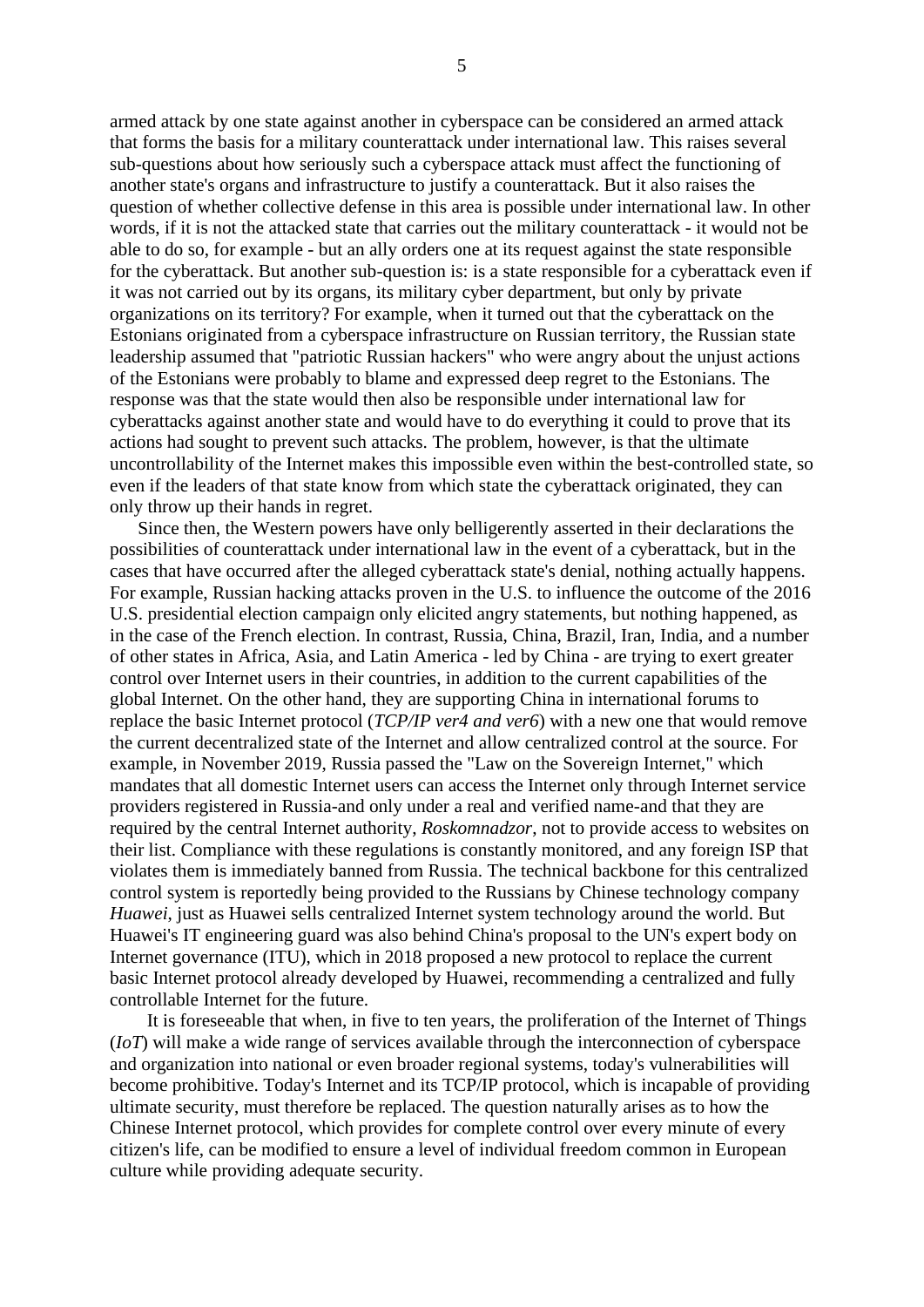Given the real power struggles in the world and the two world power poles, with the U.S. and China providing the countervailing power, it seems more likely that there will not be a unified Internet in the future. While the Western world will likely retain the basics of today's only partially controlled Internet, the new Internet protocol of China's solution may catch on in the BRICS countries and in some countries in Africa, Asia, and Latin America. The big question, of course, is how *Elon Musk*'s thousands of Internet satellites, which will provide direct, blanket Internet access across the planet in the coming years, will hinder nations struggling to maintain their sovereignty in cyberspace. Whether this is a new "*Radio Free Europe*" for a number of states to overthrow their internal dictatorships, or simply a military satellite Internet penetration by a globalist world power, remains to be seen.

# **3 Cyberspace and Time**

Until the late 1980s, the joy of a research grant abroad was followed by the arduous search for a hotel room, dormitory, or apartment abroad, and it took at least two weeks to get a reply after ten days, so there was little chance of exchanging information on the subject before a month had passed. Even in a mildly problematic case, it could take up to six months to find an apartment, and the uncertainty in the meantime made life difficult while one prepared. The advent of the fax, where a fax message was answered within half an hour and you could be on your way, was a great relief for organizing a study trip. The same time savings are even more pronounced when activities shift to cyberspace, e.g., a two-hour videoconference of a constitutional court session in cyberspace no longer takes a full day, with changing clothes, an hour and a half or two hours in rush-hour traffic, the obligatory talk, a long lunch, a lunch break to recharge with coffee, then another two hours in rush-hour traffic on the way home, and an exhausted evening reading only the lightest book. A society that takes advantage of this efficiency, in contrast to one that hardly uses it, simply takes a different development path and achieves many times more resources for the same number of inhabitants and workers.

 It is already known that a society that relies on computerization moves from linear to exponential development, as its underlying information technology tools require little material and energy and rely more and more on better organization and increasingly miniaturized storage of machine intelligence algorithms. *Ray Kurzweil*, in a discussion of computer simulation of the human brain, said to his discussion partner, who assumed a thousand years based on the current state of computer processing speed, that if the rate of growth were linear, it would indeed be a thousand years, but if one considers the exponential acceleration of the last fifty years, which has now made possible a million-fold increase in processing speed, then a thousand years is only a good twenty years in the future. And this shortening of time with the increasing cyberization of social activity is partially transferring the exponential acceleration that is driving information technology to human activity. So the changes in society moving into cyberspace are likely to accelerate in the future. The familiar slogan of the "*acceleration of time"* will now become increasingly real.

 The philosophical problems of space and time in the context of a cyberspace society will thus become renegotiable. In fact, space as extension and distance disappears here - and that is its essence - and we only need to use the term "cyberSPACE" because our established thought patterns do not allow us to express the overall framework of communication and information exchange between people outside the mind in any other way. According to our established thought patterns, this can only happen in space. Time does not disappear so radically in cyberspace society, but its dramatic shortening makes it largely irrelevant in human relationships. What I think up and write in my Facebook post can be refuted or taken over in a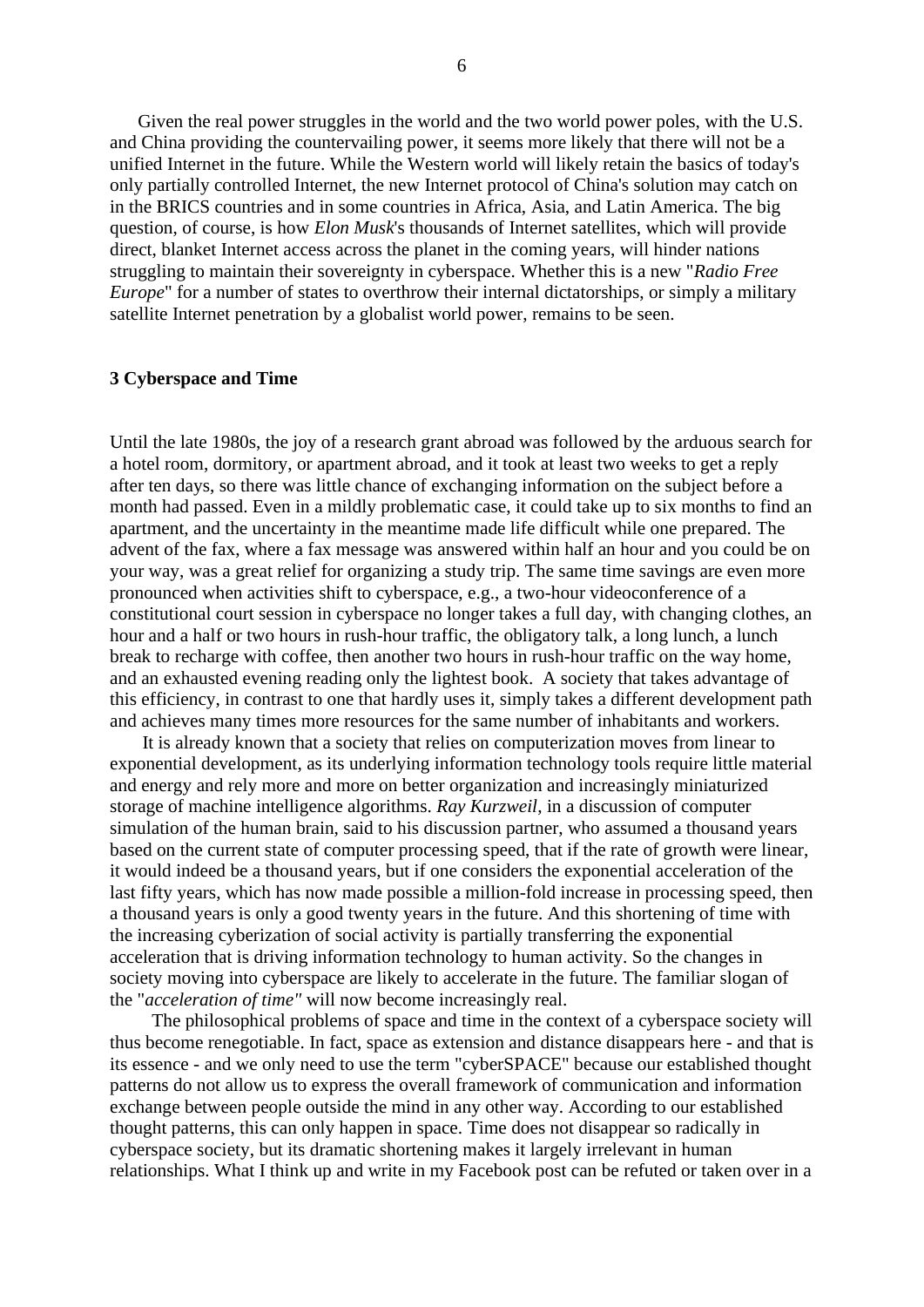minute by a fellow Hungarian commentator in Australia, and it can spread faster there than here in town in Hungary, and trigger a debate on a Hungarian radio station there more quickly.

 From a temporal point of view, however, it is important to note that the information technologies that create cyberspace radically reduce the time-consuming nature of information exchange only in the first phase. For example, someone sitting in front of a computer can complete an email exchange or a response to an argumentative comment on a Facebook post in a matter of seconds, where an exchange of information based on prior correspondence takes at least a few days, but the actual completion of that exchange through conscious processing of information is outside of cyberspace. Here the same unchanged conscious-mental processes prevail as they have for millennia. Here, the consistent slowness stands in stark contrast to the lightning speed of information exchange itself between two (or more) participants. One consequence of this is that the previously more covert nature of each participant's slow perceptions is now brought more strongly to the surface, and possibly made unbearable by the prolonged performance of the inherently slow information exchange. This is, of course, avoided in part by the fact that humans, with their slow cognitive processing capacity, are increasingly completely turned off from information exchange in cyberspace, where it is accelerated by information technology tools, and that artificial intelligence algorithms also perform the associated information processing tasks after the information exchange, then transform their previous premises through self-learning, and receive the new information with the newly learned premises. While this takes minutes or hours for the human mind, even for the nimble mind, and days or weeks for the dumber mind, for the self-learning AI algorithm, at today's operating speeds, this can happen hundreds of thousands of times per minute, and it can receive and process information and send information in response to its partner algorithm just as often. In a few years, as the speed of operations increases (see *Moore's Law)*, it can do the same task millions of times in seconds. Time and its quantity do not disappear in cyberspace - unlike spatial extent and distance - but they become almost meaningless with the predicted acceleration.

 The above-mentioned tension between the lightning-fast exchange of information and the slowness of human conscious processing, even as humans surrender a significant portion of their total information processing to algorithms, may raise the question in the future of developing conscious pedagogical methods to overcome today's barriers, emotional distractions, and the reception barriers of established thought patterns. Among the many "stumpers," only the nimble suffered from slow perception of their partners, but accelerated information technology means that society as a whole will be slowed down if the etalon character of stumpers does not change. Accelerated time must be kept.

 Another consequence of the change described above is that it breaks down barriers between previously closed knowledge communities by moving intellectual activities into cyberspace and making the intellectual products there rapidly available to everyone. Indeed, this earlier compartmentalization has contributed significantly to the fragmentation of the disciplines of science and has severely compromised quality by cutting off much of the context from close scientific communities. Most academics who remain in science universities do no academic work at all, teaching students only the textbook written by the "professor." But professors are also cultivating a narrower and narrower range of knowledge, leaving aside a number of contexts, claiming that it is no longer their field. For example, in the field of law, where there has been an extreme fragmentation of legal fields throughout Europe, but especially in Hungary, there are almost only a few old professors in a given field of law who regularly read and understand even a narrow area, and a few young university teachers who cover only a small part of it. The reason for this is the difficulty of getting information, but also, of course, that monopolizing information in a narrow field made it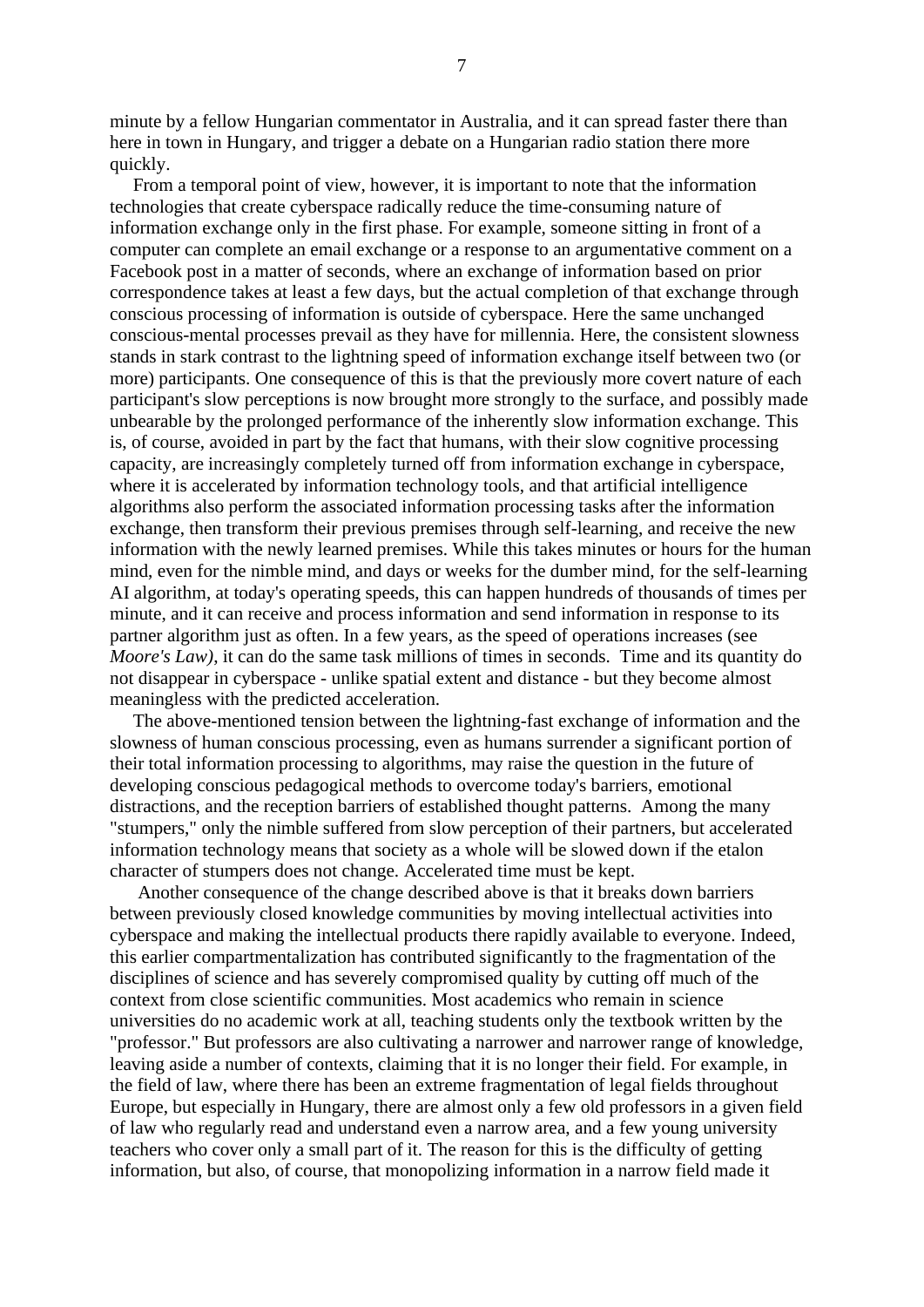possible to increase the prestige of academia with a small amount of work. But with the availability of cyberspace to everyone, this monopolized knowledge is quickly and easily accessible to all, and this is causing the walls between closed disciplines to come down. So the acceleration of cyberspace is also forcing changes in traditional social domains.

### **4) Individualization versus social atomization**

Urbanization is known to create impersonal relationships, as opposed to the intense communal connectedness of village life, and the sense of isolation that comes with growing up in a village and moving to a city persists for a long time. However, this is diminishing as individuals become accustomed to impersonal relationships, and the physical space of being with strangers on the subway, on the streetcar, in supermarkets, and in corporate collectives provides the necessary communal contact and resulting sense of community. In the last twenty years or more, however, the increasing shift of our activities to the Internet and thus from physical space to cyberspace, radically exacerbated by the epidemic, has reduced faceto-face contact to a minimum, vastly increasing the isolation between people compared to the past.

 However, this isolation can have two very different effects, as was the case with the first urbanization. On the one hand, under certain conditions, it can strengthen the individual's freedom, which, if intellectually restrained, can also easily maintain the individual's ties to the larger community. In this way, it also maintains the mental makeup of an individual who, by virtue of his biological-emotional constitution, necessarily needs a community. On the other hand, instead of leading to what can be considered healthy individualization, isolation in some people can lead to social atomization, which results in psychological loneliness and disconnection from the community and can lead to a decline in activity and, in more serious cases, to psychological breakdown. Since it is likely that much of the activity shifted to cyberspace will be replaced by telecommuting, distance learning at university, corporate decision-making via videoconferencing, etc., and the role of interpersonal relationships in physical space will thus be largely reduced, the two opposing effects of social isolation need to be analyzed most urgently.

 What are the conditions for the effects of individualization and, conversely, what are the conditions for the negative development of social atomization? It is possible at the beginning of the analysis to highlight only the communications in Facebook, because the social network of Facebook is a good platform for the analysis of the situations of atomization and individualization. In contrast to atomization, individualization is characterized by the fact that the isolated individual on Facebook does not simply cling like a drowning man to any communication community or group offered to him, but tries to build a communication community dictated by his sovereign personality, or, if he joins existing communities, these serve the construction of his sovereign personality in a sub-area, and he himself chooses autonomously in the choice of his community. If he bridges his physical isolation in cyberspace in this way, then the members of his cyberspace communities, chosen by his stable personality, can develop the same feelings after a while as if they had met in a café and had a coffee conversation. The transmission of knowledge, the maintenance of emotions, the cultivation of community feelings can take place in this way just as in a physical space. Even in the most physically isolated environment, if you have had several of these exciting community discussions, ironic banter, and intellectual exchanges in your cyberspace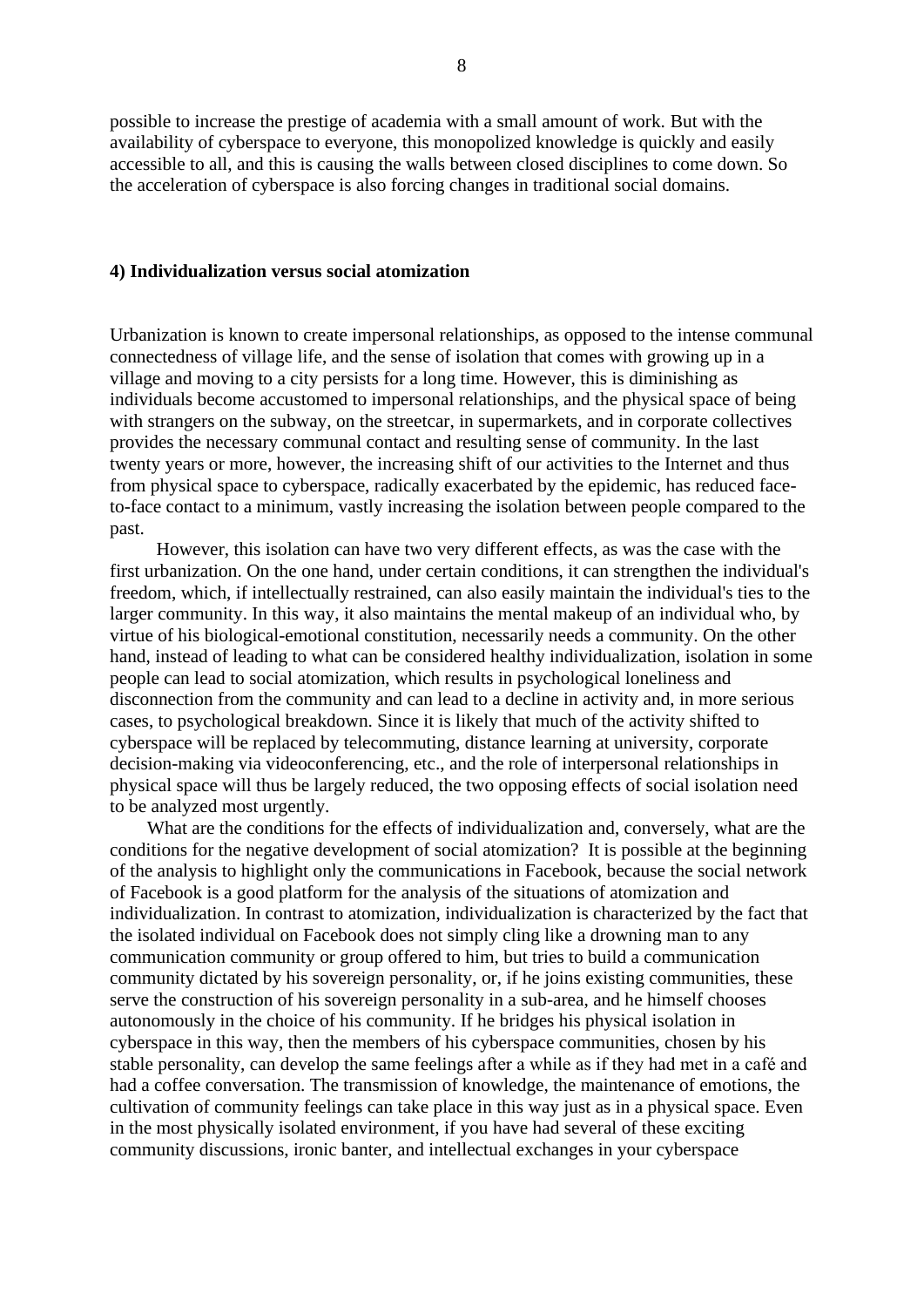communities during the day, you can go to bed at night with a stable personality that is also fortified for tomorrow's new beginning.

 Conversely, if a person with minimal intellectual activity almost seamlessly interwoven with the emotions of physical interactions falls into a state of isolation, he will almost drown in any communication that occurs on Facebook. Inevitably, all that emerges from its communication is its virtually nonexistent personality, which allows it only a community of similarly isolated human wrecks. This kind of isolation leads to atomization rather than individualization, and so, by extension, one can conclude that for those with a diminished intellectual layer of existence, the real loss is migration from physical space to cyberspace. Those who have already shifted their center of gravity in their four-layered existence (physical, biological, spiritual-emotional, intellectual) to the intellectual-spiritual layer come home to the cyberspace world, which essentially enables intellectual communication. Those who have not done so can only suffer in the cyberspace world because of their living conditions, socialization and genetically determined personality.

 The biggest problem, however, is that the socialization of growing children and their yetto-be-formed personalities are inextricably linked to interpersonal relationships in physical contact, and the erosion of these relationships is already having dramatic effects, both in research and in everyday experience, especially with the proliferation of smartphones in recent years. But more on that in the next post.

### **5. The socialization problem of a smartphone-addicted childhood**

The problem of computer game addiction among young adolescents had been known since the 1980s, but the proliferation of social media on the Internet from the turn of the millennium exacerbated it, and when, from around 2012, the increasingly convenient possibility of communicating with smartphones via the unfolding social media tempted adolescents to do so en masse, the minimization of interpersonal relationships among them alarmed psychologists. Because of the short time period, this has only been studied in depth in the U.S., but a reading of developments there reveals problems that are also occurring in every country of the world. While for adults who are already socialized and have a consolidated personality, minimizing interpersonal contact and communication by moving into cyberspace is only an initial inconvenience while they build their communities and other forms of contact in cyberspace on social media, minimizing direct interpersonal contact can be a socialization drama for young people with immature personalities.

 *Jean Twenge*'s study in *The Atlantic* analyzes surveys from the United States that lead the way in this drama, in a 2017 article alarmingly titled: *"Have smartphones destroyed a generation?"* <sup>4</sup> The shared solitude of children, with images of schoolchildren sitting side by side, engrossed in their tablets and smartphones, is a familiar image, but Twenge describes the process by which smartphones are becoming the main form of contact for all adolescents, almost without exception, and completely separating adolescents in the United States from family even in the same living room. There, they eat dinner together in silence, as the child is still in the midst of chats on Snapchat, Instagram, Twitter and Facebook that have just stopped. The family community doesn't really work anymore, despite the physical togetherness; the child has moved entirely to groups in cyberspace, which he may not know personally, but which are his virtual communities. The abuse and bullying of adolescents that

<sup>4</sup> Jean M. Twenge, The Atlantic, september 2017 issue.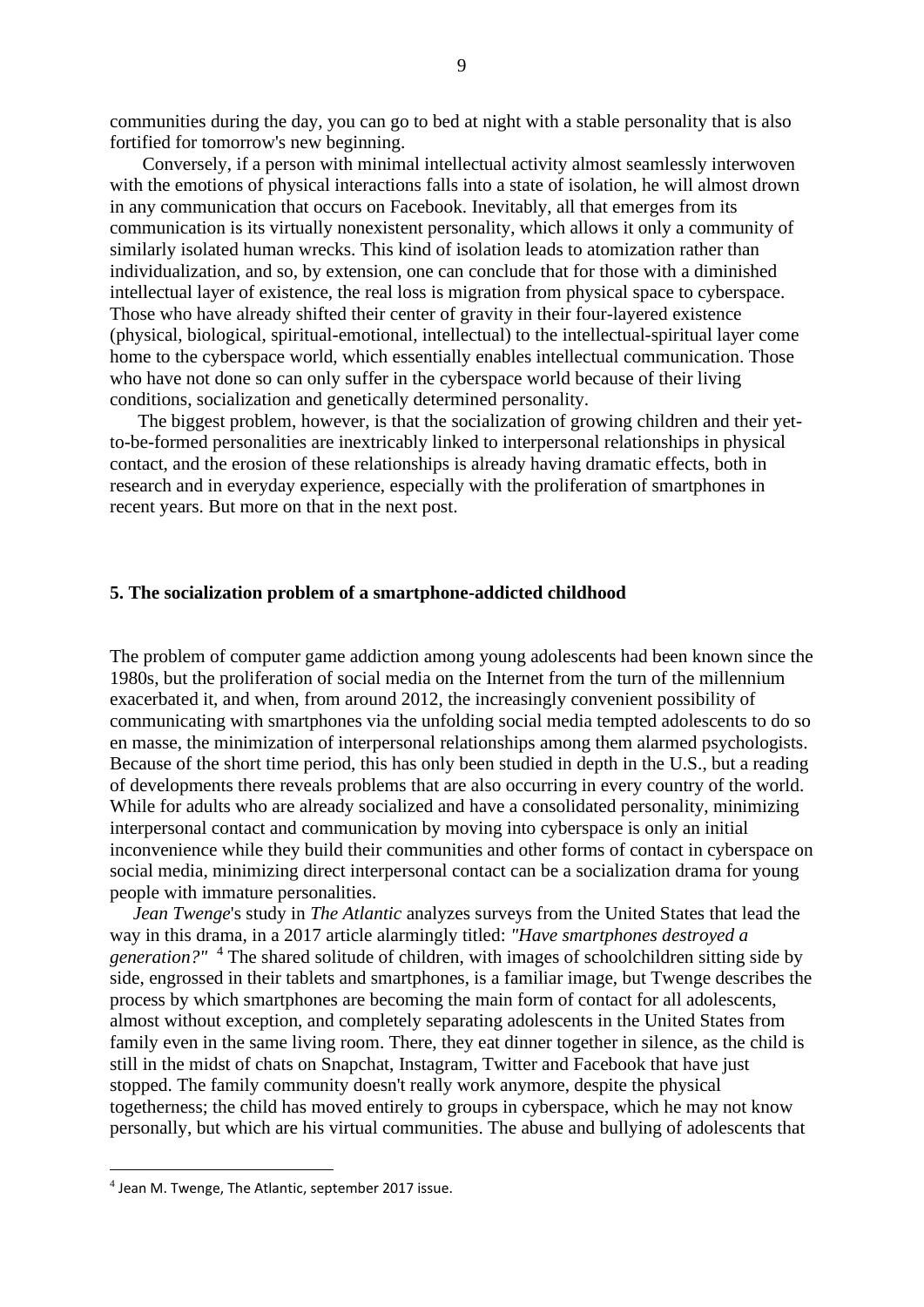is common in face-to-face relationships is compounded here in cyberspace under the guise of impersonality and can ruin the entire day of more sensitive adolescents, especially girls, and affect their academic performance and in worse cases lead to suicide. According to Twenge, suicide rates for girls ages 12 to 14 in the U.S. have tripled since the advent of smartphones in the 2010s, while they have doubled for boys.

 But more generally, surveys have also shown that feelings of dissatisfaction and unhappiness with life increase as young people spend time online. So they disengage from the people they are with in physical space, or they build this to the highest degree outside the family by developing cyberspace interactions, but as they become increasingly dependent on cyberspace, they are plagued by constant depression, tension, and dissatisfaction. Gone are the days when a teenager's first desire was to drive a car and have a driver's license as a symbol of freedom of movement and independence! But the "date", which is the basis of relationships between girls and boys at this age, is gradually becoming a thing of the past, as are other personal contacts. The old dates and first awkward kisses are being replaced by Likes. According to surveys in the U.S., dating between boys and girls under 18 has dropped from 85% at the turn of the millennium to 56% in 2015. But sex is also down 40% in this age group compared to the 1991 surveys. It's true that the positive side of this can be seen in the 67% drop in the birth rate for teenage girls over the same period, but when we put this in the context of the general decline in face-to-face contact between boys and girls, and more generally the decline in all face-to-face contact, we see a trend that overlaps all of human history. Add to this the rapid development of sex robots that can increasingly simulate intelligent conversation, and it is easy to see that the erosion of biological needs will soon take the form of degraded relationships between men and women. This has been an area of conflict and tension, despite the fact that there have been a number of tried and tested socialization mechanisms and pattern transmissions that have been built upon and oriented around this personal contact. These are largely being destroyed as interpersonal contact disappears, and let's face it, it's difficult enough to move from cyberspace to harmonious sexual relationships surrounded by emotion, without conflict. On the other hand, there are submissive sex robots as an alternative to the biological needs that buzz impatiently in this age. If the horror of demographic collapse was already the greatest concern of Western civilization, it will only intensify.

 To summarize Jean Twenge's analysis, it is not only a new drama of youthful socialization within a generation, but also an intensified bankruptcy of human reproduction as a whole. I do not believe that a society that has moved into cyberspace will return in any significant way to the earlier social forms of physical space in the future. But then new forms of socialization for children and young people, which can only come about through interpersonal contact in physical space, are urgently needed.

### **6 The Cyberspace Society as a Platform Society**

In the preceding pages, I have used the term "cyberspace" to refer to a society that has risen above physical space, because this feature is the most striking in the history of social change over the past thousands of years, since change until now has always been limited to a society that has remained in physical space. However, this philosophical-ontological formulation shifts the focus away from the more concrete aspects of this change, so sociologicaltheoretical analyses that focus on just that, in contrast, can be of great use in understanding the particulars of cyberspace sociality. In 2018, three Dutch authors presented an analysis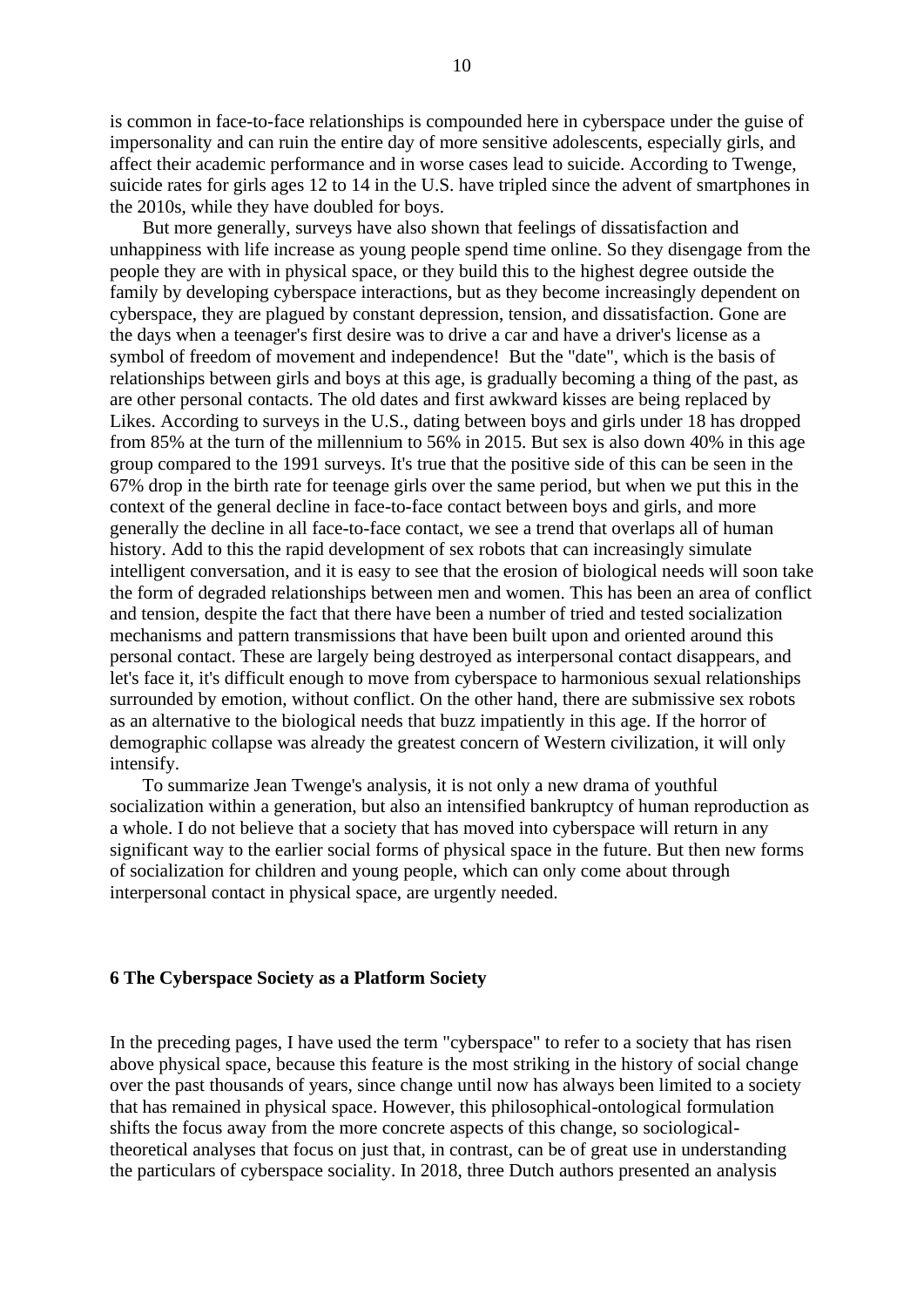entitled "Platform Society" in which they focus on online communication platforms, and indeed the shift to cyberspace is more precisely defined as activity on platforms running on the Internet.<sup>5</sup> The Dutch authors' more concrete sociological perspective puts the new sociality in perspective and highlights the difference between it and the earlier sociality of physical space.

 The platform society is distinguished by three main mechanisms, the first of which is "datafication." Previously, the details of one's actions were more or less reflected upon and consciously controlled only in the context of goal orientation, but after the action, even these details have largely disappeared from consciousness. But actions via online platforms persist through the enforced digital record, both the conscious details of the action and those that were not known to the actor at all, but which external analyses reveal in retrospect important information about his motivations, emotional states, political opinions, ideological views, education, and so on. And the platforms that analyze hundreds of thousands or millions of people whose activities interact or even parallel each other reveal data and trends of change in society as a whole that would not have been apparent without these summaries.

 Datafication, then, means the revelation of platform societies in data, and this indexing, the constant processing of billions and trillions of data and the extraction of processes from them, is performed by increasingly sophisticated algorithms in fractions of a second. The societies that emerge from physical space thus increase their individual, group, and total societal self-reflection a thousandfold, reflecting every detail of the mind-conscious mechanisms in their new space, cyberspace, through datafication, and become instances of an unfolding sociality instead of the dull, flickering meaningfulness they have functioned as until now. (Just as a side note, in some ways one might see this difference in the Age of Enlightenment, when much of the educated elite began to live lives of intellectual reflection through constant diary writing, while the lives of peasants and workers were largely confined to the purely biological.) If in the successive layers of being of reality the top layer, the intellectual layer, has always constituted the specific "substance" of the social, now, with the advent of data and the millions of constant intellectual reflections they generate, the social is experiencing one of the greatest leaps in social evolution, with the expansion of social activities into previously unknown details. The transformation of cyberspace into a platform society is thus hardly comparable to previous social evolutionary changes, perhaps only to the emergence of literacy.

 Of course, it should be noted here that this unfolding social reflection, magnified billions and trillions of times, could become the permanent surveillance machine of a total state with a thousand aspects, as well as the surveillance of every single human being by profit-oriented global tech giants. Or, conversely, it can become part of a partially protective society in which each individual can decide for themselves what to store and keep as data about themselves. Of these versions, the first, Chinese state control based on artificial intelligence, already exists, the second, unfortunately, is emerging in our Western world as well, as the *Snowden scenario* shows, and the third, the ideal, is still a dream, but let's hope for its realization.

 Another overarching feature of the platform society is that data-driven activities are becoming commoditized - at least in the societies of Western civilization and the Third World countries it controls - with some global platforms both interconnecting (and in some cases buying each other out!) to make their mass of data even more valuable, and selling the data mined on the platforms from millions and billions of users, along with their algorithms tailored to process it. As more and more takes place on platforms - news media, education, scientific research, artistic activity, commerce, etc. - and, in addition to the reduced number of

<sup>&</sup>lt;sup>5</sup> See J. Van Dijk/T. Poell/ M. De Vall: The Platform Society. Public Values in a connective world. Oxford University Press 2018.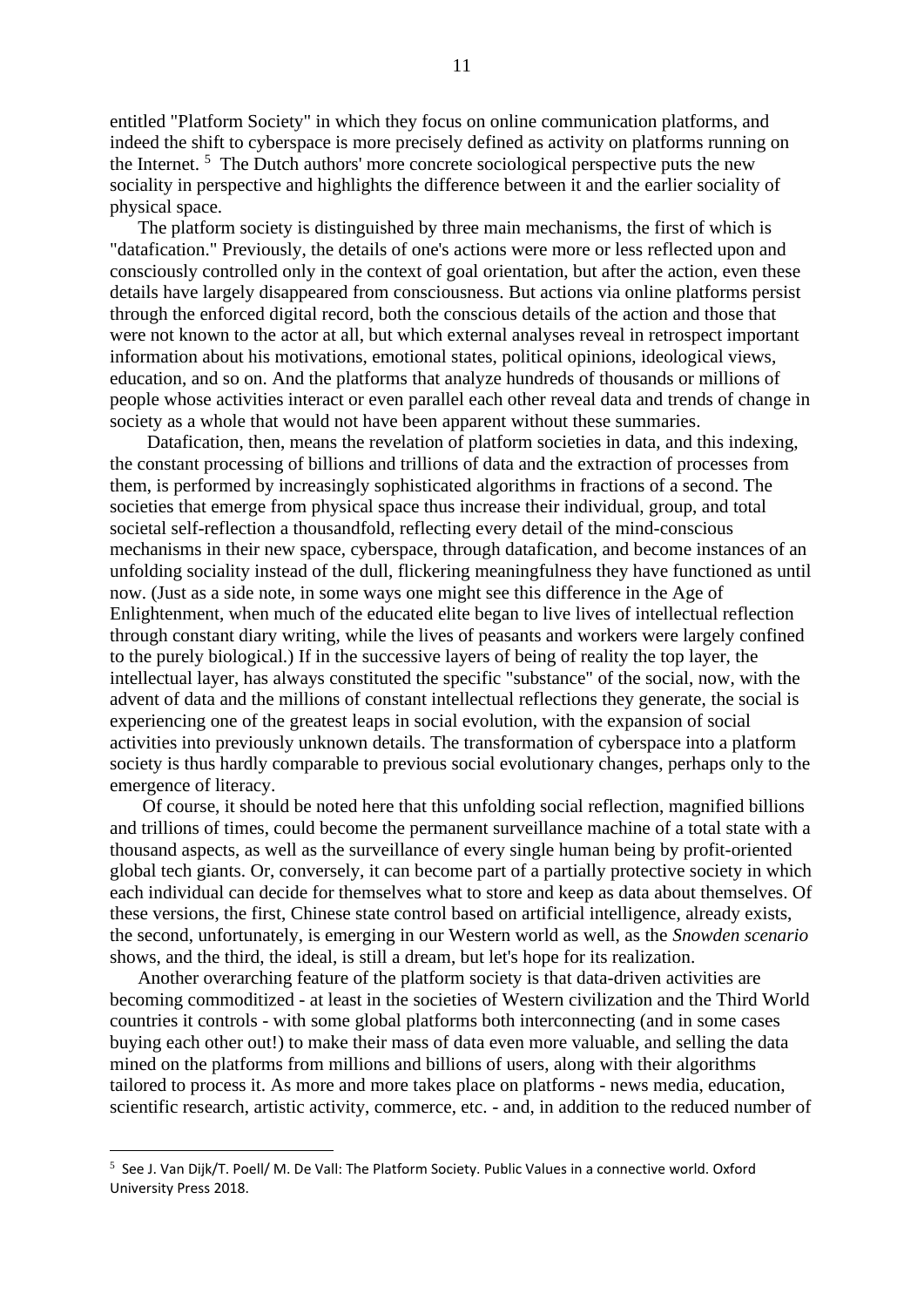human activities, only the physical handling of production processes is left to robots, Marxist theorists have already coined the term "*platform capitalism*" for this in recent years. <sup>6</sup> But the shift to cyberspace platforms has only really accelerated in the last year as a result of the closure forced by the pandemic.

 Finally, the third change trend mentioned by the Dutch authors is the fact that in platform societies, professional evaluation of activities and products by closed groups is receding into the background and being replaced by direct evaluation mechanisms by the mass of people using the activities as services. Reputation, prestige and brand hierarchy are increasingly no longer determined by how a closed clique within expert groups evaluates each other and products. (See in science the co-optation into the highest academies by vassalage, or the practice of letting dominant actor cliques into the training of the College of Dramatic Art in Hungary the young people only on the basis of strict adherence to the principle of "puppy of our dog," and in general the blatant distortions of "professionalism" in a number of sectors.)

 In any case, it is difficult to grasp in detail the changes indicated, since even these analyses, which go beyond philosophical un ontological depth, represent epochal changes. But one is only at the beginning of these changes anyway, as 5G and then 6G-powered artificial intelligence will raise the technological foundations for these changes to millions of times what they are today, and that will only be a development in the next ten to fifteen years.

### **7. The dilemmas of the metric society**

In the 1980s, I was surprised in my extended study visits to the humanities departments of German universities by the condemnation of competition. It was not appropriate to play soccer for goals between university colleagues and students. It was explained with a goodnatured smile that instead of harmony it brought a vicious spirit of competition, and a real elite student of the social science faculties did not need to explain this, anti-competition was in his blood. The performance society was untenable for most of them as a stark testimony to capitalist dislocation. Admittedly, strict grading in the humanities and social sciences was a foreign concept there precisely for that reason, and a professor of political science in Hamburg I knew - otherwise a very nice person - once remarked somewhat disapprovingly that at the law faculty of his university the law professors are so strict in their grading that they even fail. I did not agree with this attitude, and this tolerance seemed distorted to me, just as I did not agree with the fact that at universities in Hungary, since the late 1990s, the posting of students' grades for show on departmental bulletin boards for orientation was forbidden. For those with lower grades, this was embarrassing in front of others and was therefore banned as sensitive information and a matter of privacy. However, the grade not only shows the student and the teacher what level he or she is at, but also spurs him or her to perform better in the eyes of the collective as a whole. This is only possible if the collective knows where the individual members stand in terms of performance, and it is only at a very young school age that exceptions should be made to protect children from being negatively evaluated by their peers.

 In the Western world, the promise of a meritocracy, a social order based on merit rather than a birth hierarchy, went hand in hand with the demand for democracy in modern societies, and meritocracy or democracy emphasize objective measurements. And the accelerated shift of activities from physical space to the cyberspace of Internet in recent years has multiplied

<sup>6</sup> Nick Srnicek: Platform Capitalism. Wiley. 2016.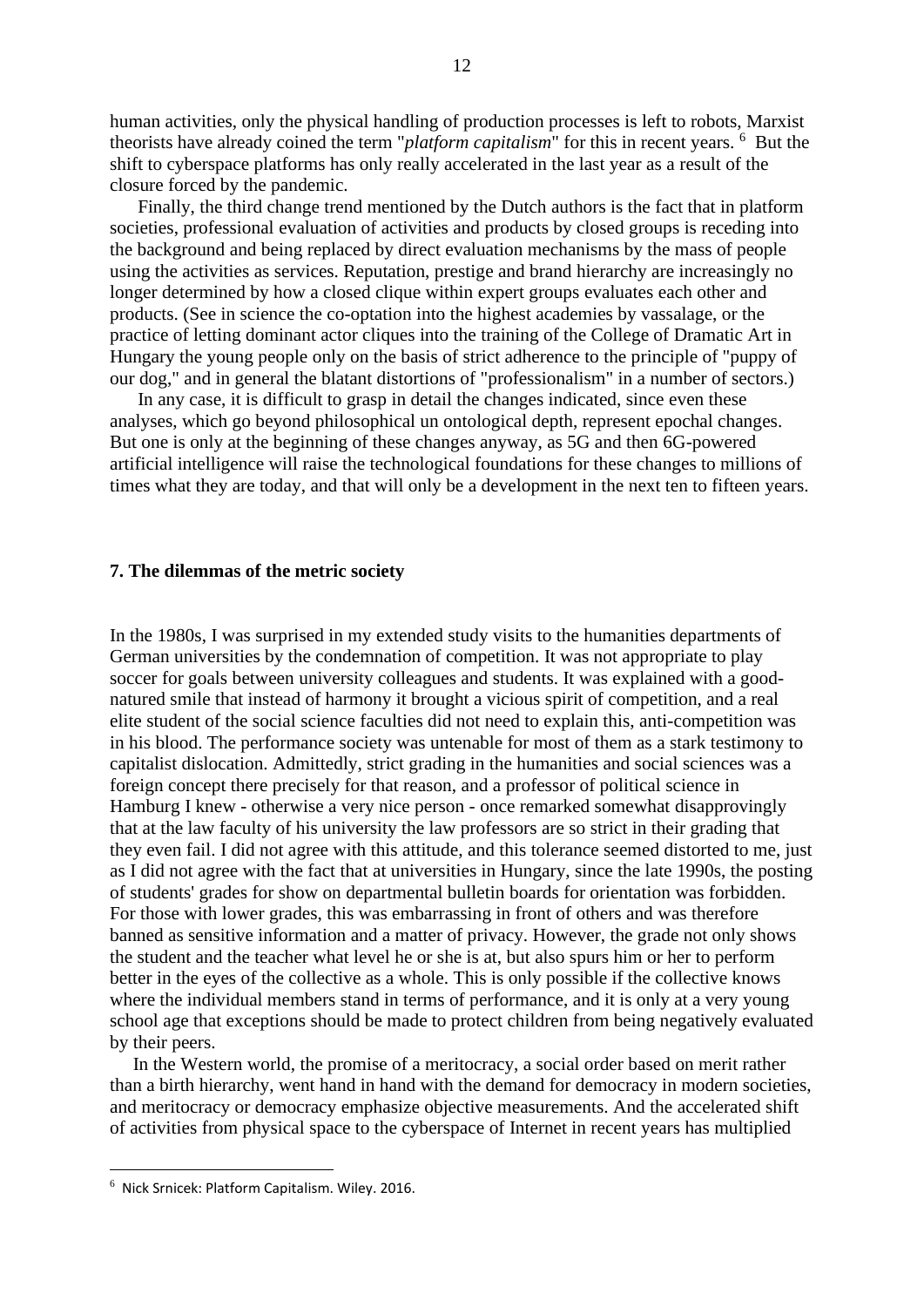this measurement potential enormously. According to a U.S. author duo, the number of activities on the Internet and in cyberspace will increase 300-fold between 2005 and 2020, and today the average city dweller leaves about 5,000 digital traces and data on the Internet and in the smart things around him every day, even if he is not aware of it. And these are summarized in seconds by a multitude of algorithms to make predictions about the behavior of both individuals and large groups of people. The resulting potential problems are known to stem from excessive control by individuals and must be avoided. On the other hand, the vast amount of data can also help create a meritocracy, and this feature of the metric society (a society based on measurement) should become more prominent in the future.

 The metric society transforms individual judgment from being solely based on experience to being embedded in an enormous broad experience base and measures all participants against a common indicator. This dissolves previous hierarchies based on incomparable characteristics and creates a hierarchy of gradients alongside a single indicator that becomes purely quantitative. This allows the person at the bottom of the hierarchy to see what and how much they need to improve to get to the top based on a precise number. Steffen Mau, a German sociology professor and author of the 2019 book *"The Metric Society",* takes an indepth look at how the metric society develops according to the principle of comparability within each activity, creating hierarchies within groups of people engaged in an activity based on universally accepted indicators. <sup>7</sup> This has an enormous competitive effect and allows an explosive development of the field of activity. Comparability, measurement, competence and development - this is the basis of the metric society. The anti-goal soccer of the German humanities faculties as a symbol of hostility to performance - if it still exists today - is admittedly not a good complement to this.

#### **8 The Parasites of the Metric Society**

If it has become commonplace in society to be guided by the rankings displayed by metrics, then a large proportion of people will avoid those at the bottom of the list and choose those with high numbers, be it a hospital, a university, a television station, a political party within a political camp, or whatever. Thus, each competitor has the opportunity not only to do well, but also to take control of the scorecards and their creators, thus presenting themselves to the public as quality producers. Let's remember how the British BBC or the American CNN were presented as models of quality mass media in Eastern Europe in the early 1990s, thus making the mass media in this country accept their political values and proposals, while in recent years in Hungary, for example, information about CNN's darkest political manipulations, i.e. about business activity that is far from the ideal functions of mass media, has been spread. However, as long as those with a vested interest in the public dissemination of measurement data can control it, they can abuse the trust in measurement and the reputation it gives them at will, turning the promise of quality in a metric society on its head. The oldest measure of value, money, and its counterfeiting is thus used as a model here as well, and the "counterfeit money" of the most diverse measurement lists is produced by these parasites.

 Perhaps many people in Hungary still remember the attempt by the left-wing liberals preparing for the 2014 elections to replace the Orbán government by founding the *Bajnai party "Together"*, when friendly pollsters saw the party, which had come out of nowhere, at

 $^7$  See Stefen Mau: The Metric Society. On the Quantification of the Social. Polity Press 2019.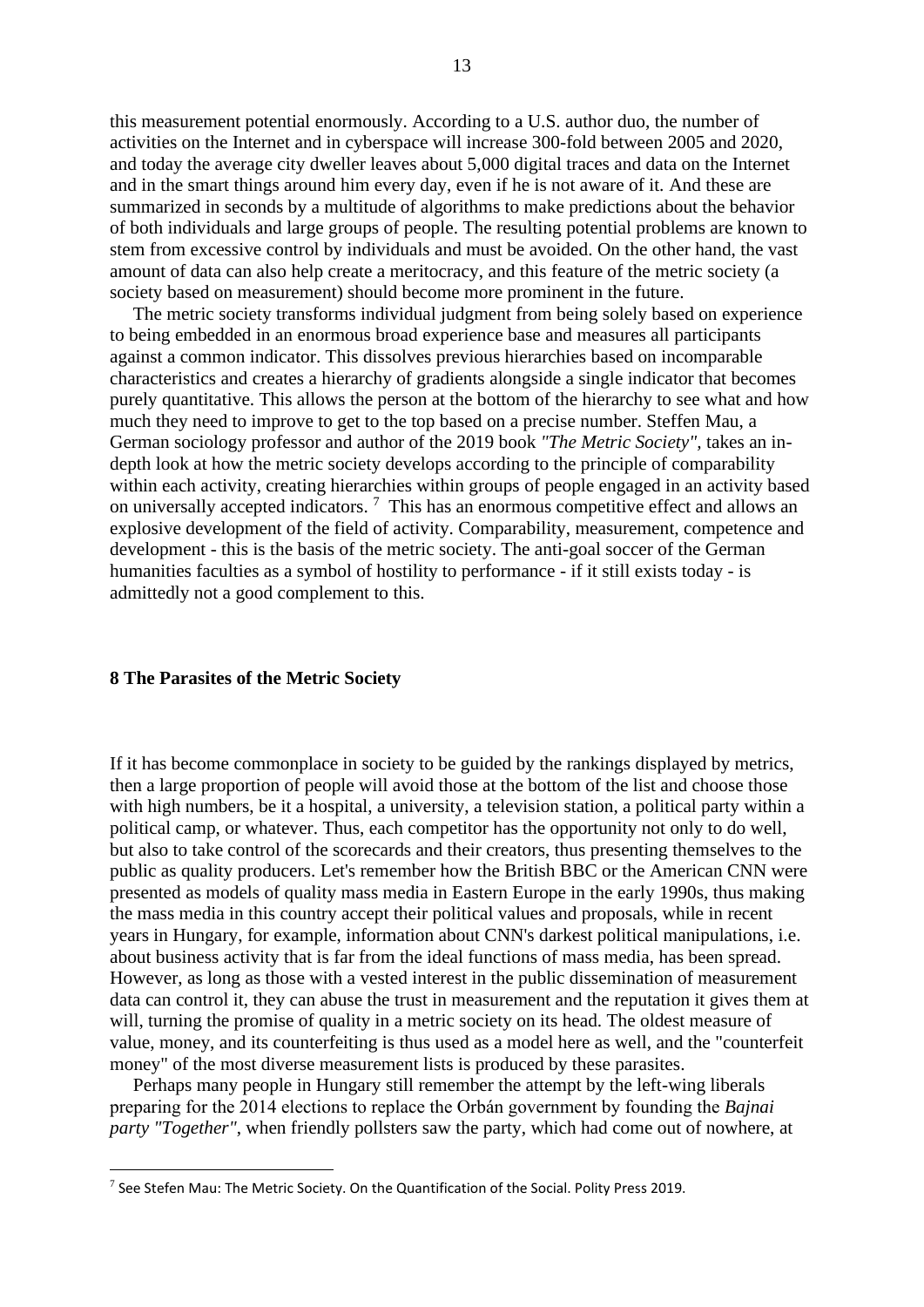14% barely a week after its founding. The party, which had been artificially placed in the lead, then began to attract a stream of left-liberal activists, and this accumulation was to ensure that it would in fact become the largest left-liberal force. Of course, its true weakness soon became apparent, the electoral farce failed, and the whole thing collapsed, but this manipulation of polls and the arbitrary shaping of processes by them has been present in politics ever since. The well-known Hungarian left-liberal political scientist *Zoltán Czeglédi* should know this, for he complained somewhat bitterly on a left-wing online portal the other day that in left-wing struggles the party *"Momentum"* is fragmented by the tendentious "downward measurement" of opinion polls, and that this is also the case in multilateral intrigues. (We won't take a position on this now, but this inside knowledge of the parasites of metrics may be an important witness to demonstrate this now.)

 But the tendentious political distortions of measurement have also been the midwife of entire movements, perhaps the most egregious of which involved American *Alfred Kinsey*'s measurements of the prevalence of homosexuality. <sup>8</sup> Kinsey, who was bisexually inclined, often combined his sexological research with group sex practices that he performed and filmed with his colleagues, advocating for the liberation of sexuality in 1940s America. In the results of this research, he then found that at least 37% of white males in the U.S. had had some type of homosexual experience in the years following puberty, and about ten percent could be considered to be in a permanent and exclusive homosexual relationship. The Rockefeller Foundation and a number of political foundations enthusiastically supported this researcher's work, and it is thanks to this work that today's gay and lesbian movement has gained the enormous political clout it has today. "Kinsey's statistics helped make homosexuality visible as a minority that could be organized politically." -wrote an American study. In the English-language wikipedia study on Kinsey, one can of course read about the tendentious distortions that researchers have subsequently discovered in Kinsey's working methods and figures, but the theses of today's "gender studies" that are based on them can only be questioned with great political courage. <sup>9</sup> Just think of how many politicians in the U.S. and some countries in Western Europe have gotten off scot-free in recent years for being labeled homophobes.

 The parasites of metrics are also at work in the political shaping of citation indices used to measure academic reputation, and at least in the social sciences, editors of highly politicized journals are obsessed with allowing the publication of articles from journals of constitutional law, political science, sociology, moral philosophy, global economics, etc., if they support, or at least do not openly challenge, certain viewpoints and implicitly political goals. The scientists and researchers who serve this purpose - often funded by foundations in the background - are then regularly cited in their studies and, like citation masters, touted as internationally recognized scientific giants on friendly television networks and in the press.

 But in a metric-driven society, it is inevitable that metrics are also produced to highlight the worst - or, to be more accurate, only the worst according to the metrics' organizers - often aimed at "tarring and feathering" and shaming those who side with political opponents. When they then publicize the "winners" of these negative lists to a media audience of millions, they can achieve a high level of character assassination. Maybe I'm a bit biased, but I've only heard of such lists from left-liberals, and right now the 2021 *Golden Raspberry* awards, designed to shame their winners as negative Oscars, are all over the media, and somehow those close to Donald Trump got the top prize in every category for the movie *"Absolute Proof",* about the fraud in the presidential election that led to Trump's defeat and Joe Biden's victory. It's a bit

<sup>8</sup> Alfred Kinsey/W. B. Pomeroy/C. E. Martin: Sexual Behavior in the Human Male (1948) Indiana University Press 1998 reprint edition.

<sup>9</sup> But, for analysis of the biases of Kinsey and his research group see David Spiegelhalter: Sex by Numbers: What Statistics Can Tell Us About Sexual Bahavior. Wellcome Collection, 2015.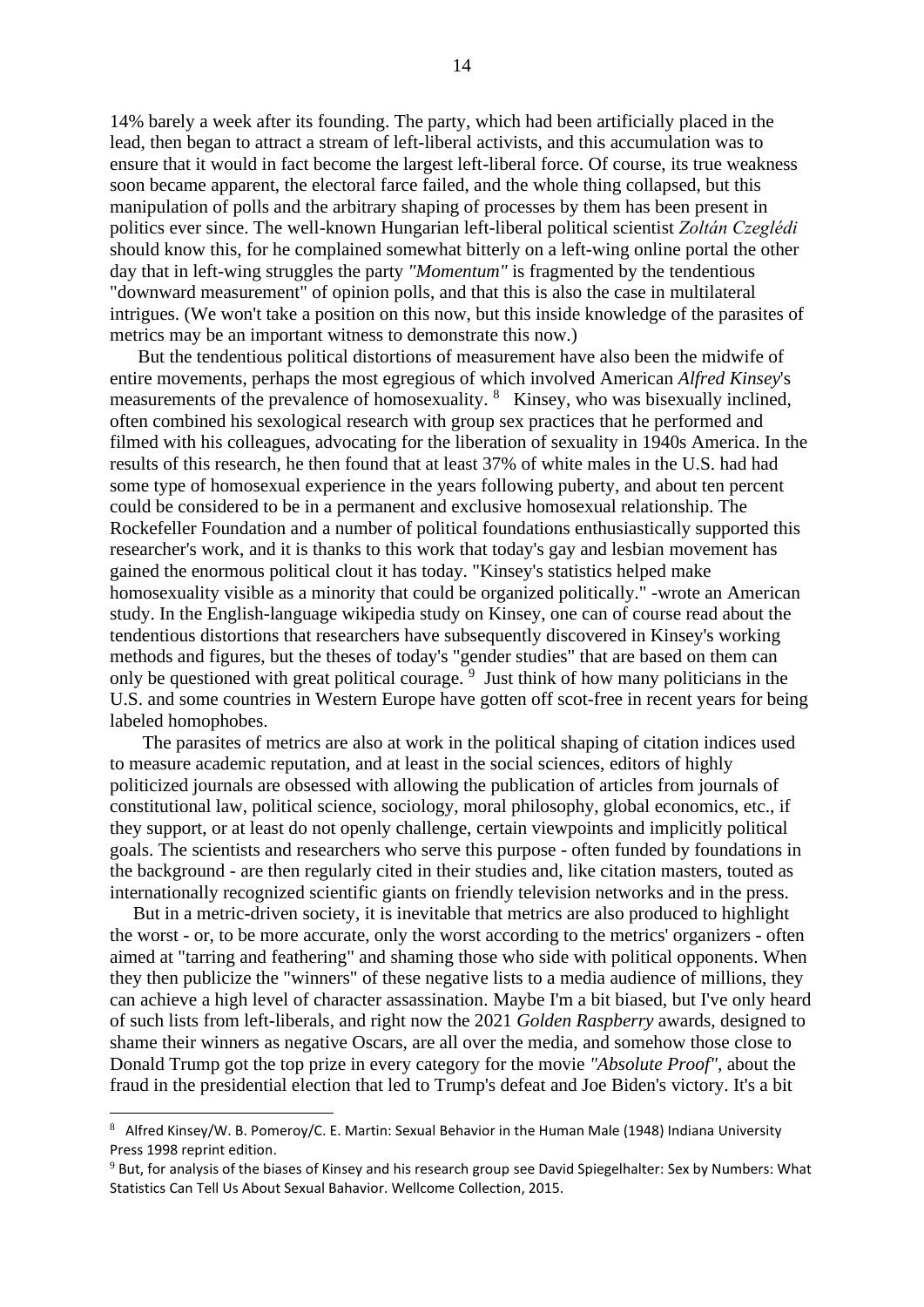like what happened several times in Hungary with István Csurka's far-right party around 1995, when he and his party could only reach voters by driving 60. 000 people into public squares - and were completely shut out by the media. But the organizers of his outcast immediately organized a group of *Arrow Crossers* (fascists) around *Albert Szabó*, who had suddenly appeared from abroad, and they swarmed into the 60,000-strong crowd of Csurka's party with six to eight people waving large fascist flags. In the evening, the television news and all the daily newspapers at home and abroad were dominated by fascist flags the next day, and Csurka's fascist character was not visible only to the blind.

### **9 Datafication and the figure of the statistician-warrior**

In the previous section, I pointed out the most parasitic biases in the shift to datafication and the metric society, but this can be analyzed more broadly to provide a more nuanced picture of the biased use of statistics. For when we begin to see and evaluate everything in light of the data of recent decades, the struggles of democratic politics naturally become contrasting statistical representations. Since the thousands and millions of facets of reality can only ever be reflected in reduced form - reduced by the aspect deemed important - it is the aspect deemed important that determines the statistical representation of a particular section of reality. And political struggles are usually about opposing considerations of importance, so that the presentation of alternative statistics is also a form of representing these struggles. If one looks at the daily political debates in the media, it can be noted that almost a third of them are already conducted in some form through the tendentious presentation of statistics, with the opposition touting the government's blatant outrages or poor performance as a list of numbers, and the government touting theirs as proof of their superior performance.

 Hence the saying of writer *István Csurka*, sometime in the early years of the 1989 regime change in Hungary, to debunk the "professionalism" arguments against politics: "Professionalism is just a Bolshevik trick!" This was an exaggeration, but Csurka instinctively sensed that here acting with numbers in the name of professionalism was just a deception to hide the underlying political intention. Professional prison statistics, for example, are only about how many people are in prison, but when it comes to NGOs representing the ethnic black population in the U.S. that makes up a large part of the prison population, or the bourgeois political camp that embraces them intellectually and politically, they emphasize who is mainly in prison, and one of their answers is "because the police are racist!"

 But equally, the struggle for a political goal is also a struggle for a representation of reality that promotes that goal, and a struggle against the contrary representations of reality by others. The pro-migration NGOs produce charts showing the horrendous costs of deporting illegal immigrants, and are generously supported by statistics, while the proponents of deporting immigrants counter with the appalling numbers of crimes and rapes they commit. The statistician backbenchers of the environmentalists have cleverly invented the *"ecological footprint"* numbers and made all of humanity out to be evil and irresponsible, and the construction of the figure of the naive, self-righteous, smug little girl *Greta* is the culmination of this construction. However, this is also the case with the use of statistics in other sectors, and it has helped civil service unions make a new case for the use of suicide statistics by large organizations. For example, the *France Telecom company* union has caused a worldwide sensation with its statistical tables, pointing out that a significant percentage of the company's employees have committed suicide, surpassing the rest of the population in this respect, and that this is solely due to working conditions and the required pace of work.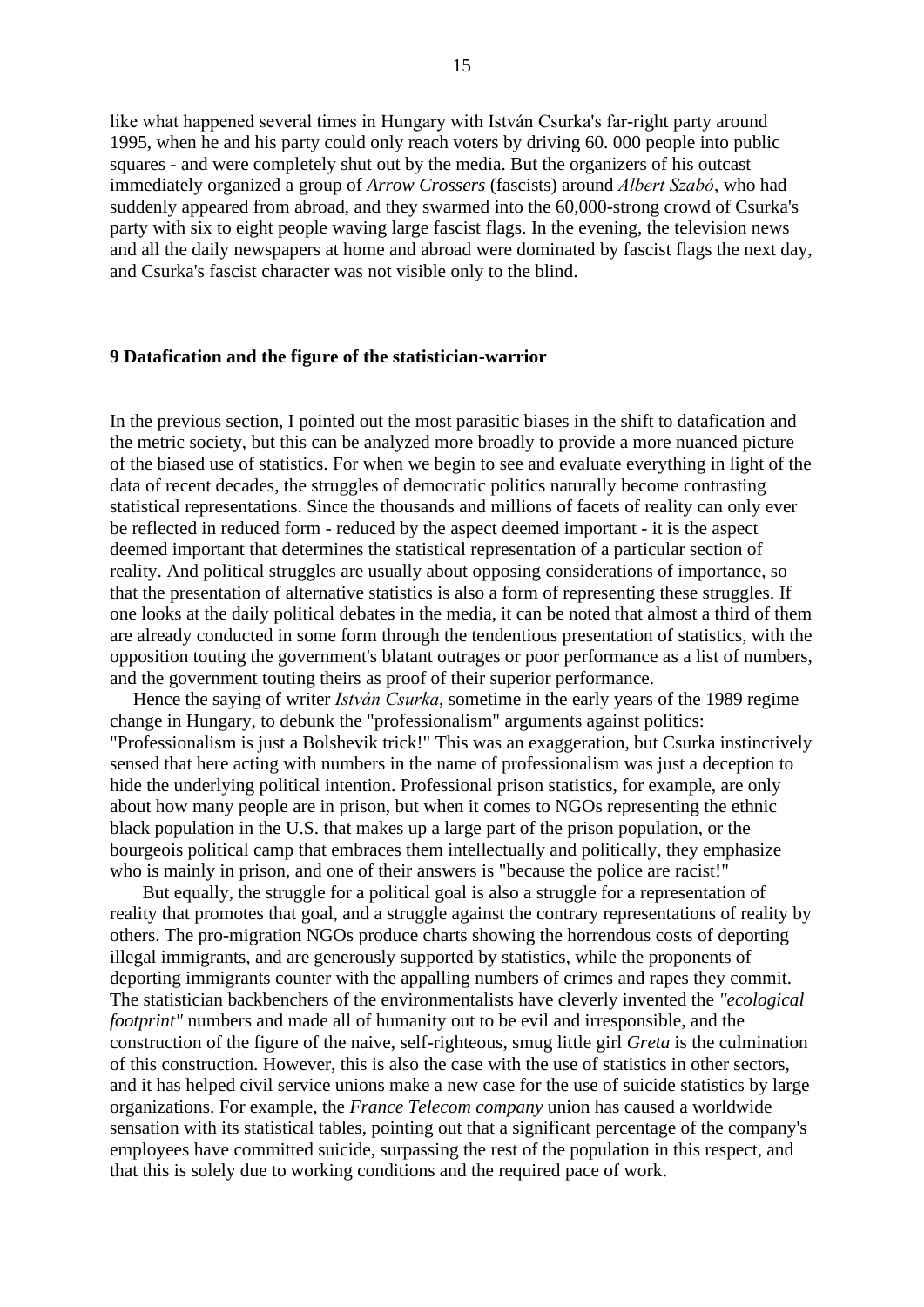The current pandemic is no exception, and just as in democracies any problem gives the opposition the opportunity and hope to criticize and possibly overthrow the government, so it gives the government the opportunity to present the success of its actions. This has been evident in all countries of the world in recent months, and in Hungary it was reflected in the statistical battle in which the government and its media triumphantly proclaimed Hungary's role as the world champion in immunization statistics, while opposition politicians, their media, and their background intellectuals expressed dismay that Hungary was doing poorly in terms of mortality as a percentage of the population. (In parentheses, both statistics were true.) In doing so, the government accused the opposition of a "death campaign," and the opposition attributed every death to the government's actions, as if there were no epidemic around us in the world.

 So the battle with opposing statistics already existed in the world of politics, but in recent years the shift of an ever-widening range of social activities from physical space to cyberspace has accelerated rapidly, and the resulting cyberspace society unfolding on Internet platforms is generating billions and trillions of digital data trails every day, creating a new situation. Today, this abundance of data is already perceived and is called the age of Big Data, but gradually all sectors of society are being attuned to its functioning, and the entire arsenal of political struggles is being reshaped. The truly professional political parties and especially the globally organized NGO networks are already masters at harnessing the potential of statistical battles, but the time for this is just beginning. There are no political movement statistician-warriors disguised as academics (or groups of "Radical Statistics "in English) in Hungary yet, but they are already known, for example, in the United Kingdom and in the French statistical sector. In the United Kingdom, the Radical Statistics Group (*Radstats*) has been an association of left-wing statistical warriors for many years, and their political struggle based on numbers is an expression of the imitation depoliticization of politics. There are only the party-political polling institutes in Hungary as precursors of *Radstats* alongside the major political camps, but it is only a matter of time before the divisions of the statistician-warriors are set up alongside all the major political camps according to the logic of pluralism. Just as democracy, which has evolved into a juristocracy, has in recent years produced the figure of the "defender of fundamental rights" - who comes largely not from the legal but from the humanities - so data-driven, metrics-based governance of social activities and processes is producing the figure of the *statistician-warrior* alongside the scientific statistician.

### **10. The "biological self" as exclusive environment**

Humans control their environment, which is what makes them human. But what we control as environment - that is, what our everyday mental decision-making is directed toward - is quite different. A young girl, before she leaves the house in the morning, makes a multitude of decisions about what to wear, changing the clothes she finally decides on from one color to another; how to comb her hair; what makeup to wear, and then she makes many more decisions throughout the day about how best to present herself to her counterpart, and this is true even when some of these decisions, once they become fixed routines, no longer require any actual decision-making. In contrast, most men, especially as they get a little older, no longer make decisions about their clothing, and entrenched routines govern everything in this area. For a scientist, even his immediate environment is largely out of his control, a routine greeting to a neighbor, to a colleague he happens to meet, but his total environmental control is directed, for example, to the entire political system, by reading and informing himself of the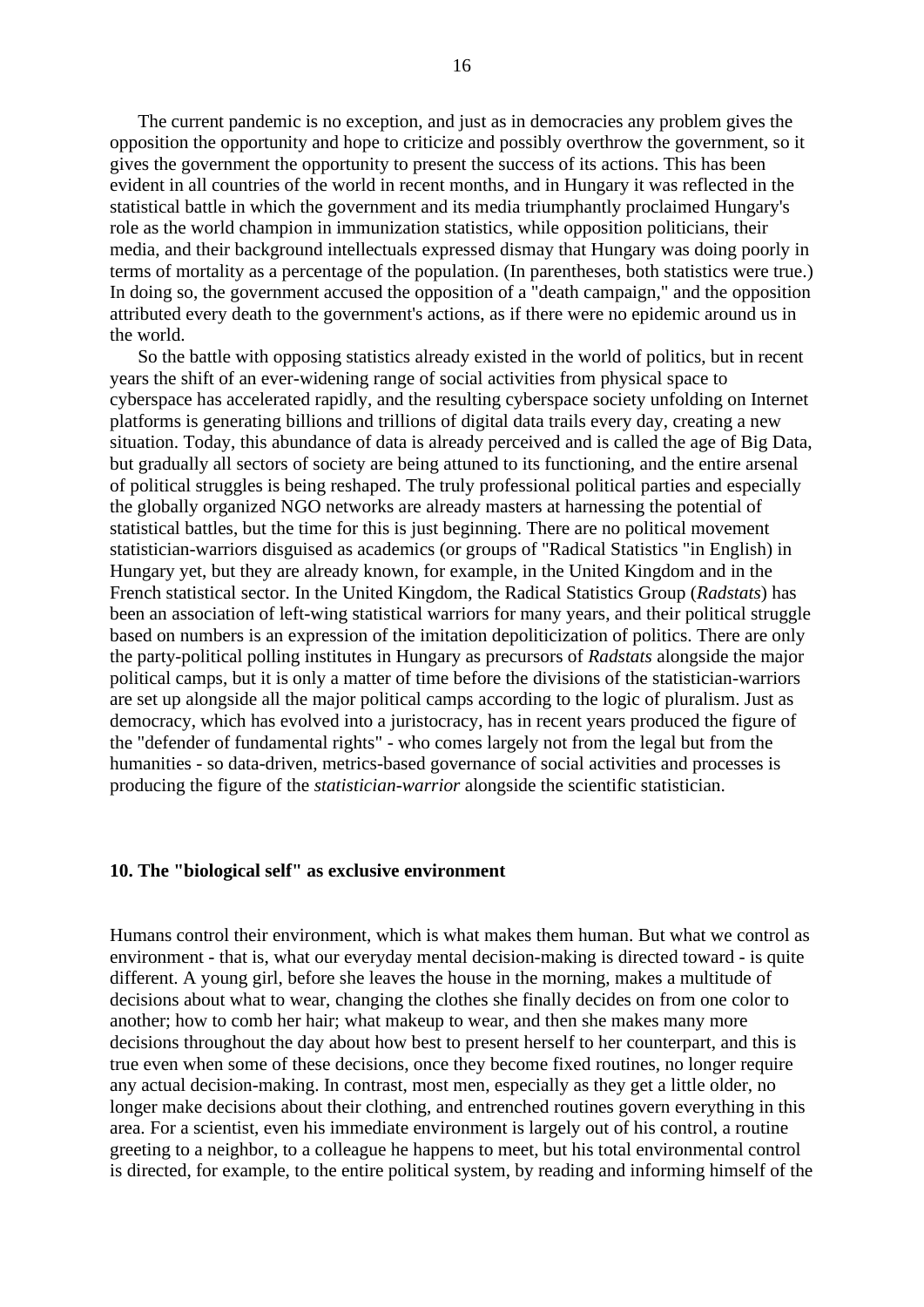mass of newspapers and online portals, or by keeping abreast of general trends in law, science, economics, or by watching the collapse of the entire European civilization. In order to do this and reflect it as a comprehensive environment, he must turn his attention away from the problems of his own body - at least until it hurts - and in the same way he must leave attention to his immediate surroundings to routines and essentially live an abstract life, detached from himself and his micro-environment.

 This general picture is now beginning to change with the mass of sensors that monitor our biological processes and can be built into our bodies to constantly monitor our blood pressure, heart rate, calorie consumption, kidney and liver function, and thousands of other things. On the one hand, this data is transferred to the cloud and processed by health software to give us nightly commands/advice on what we should and shouldn't be doing, and on the other hand, it gives us real-time feedback on how to change our cadence, breathing rate, etc. instantly. While I don't have personal experience with this, a recent study on the subject points to the *Apple Watch, Pebble Watch, Fitbit,* and *Jawbone* devices and apps for these functions. In this way, their own body becomes their most important environment almost every minute of their day, and just as only very young girls used to care about their beauty, now the mass of these *"Quantified Self"* (metric self?) people only care about their own body as a controlled environment. So far we have said that an egoist is a person who is concerned only with himself, but this is understood unspokenly only in relation to others. Now, however, a separation must be made, for here the self is already split, and the spiritual self turns to its own biological self, so that its environment becomes itself, eclipsing even its more intimate human environment, not to mention the information of its entire public and social environment.

 What is specifically "human" in man is his layer of meaning built upon his physical and biological layers of being, and the "I" is the sum of these layers. This complex of layers of being is being punctured by the advent of smart devices and apps that can control biological processes with minute frequency, and as the proliferation of the Quantified Self movement has shown in recent years, for masses of people a significant part of daily decision making has shifted to controlling their own biological bodily processes. When I read a few years ago in *Ray Kurzweil*'s book about a maniacal computer scientist who, as a precursor to this, took 200 such measurements a day on his body using gadgets and apps implanted in the body - and received the software-processed results from the cloud in the evenings and on weekends - I was horrified and wondered: how is this life, which has moved into full biological selfcontrol, different from the animal life, which is limited to its own biological and species conservation? The animal is controlled and maintained by its instincts, and here there is intellectual work, but the exclusive introversion that this requires is contrary to human nature, to our understanding of meaningful life.

 Another important conclusion is that with this biometric toolkit in the computer clouds, the narrow mechanisms of biometric control that have been tied to state population control are not only multiplied, but also detached from state power. Following *Michel Foucault* in particular, biometrics as the biopolitics of power has until recently been framed as a means by which state power can increasingly control the mass of citizens, including individually. This can continue, but the extension of it, along with it, creates the turning of the individual towards his own biological existence and body, and the possibility of this, as it could be seen, this can create a distortion of the human being beyond one level. The now explosively unfolding biometrics can thus be addressed not only as an instrument of biopolitics and biopower, but also in the dimension just indicated, and since many people can go astray in the way they live their lives in this area, it is worth warning about the dangers that can arise in this area.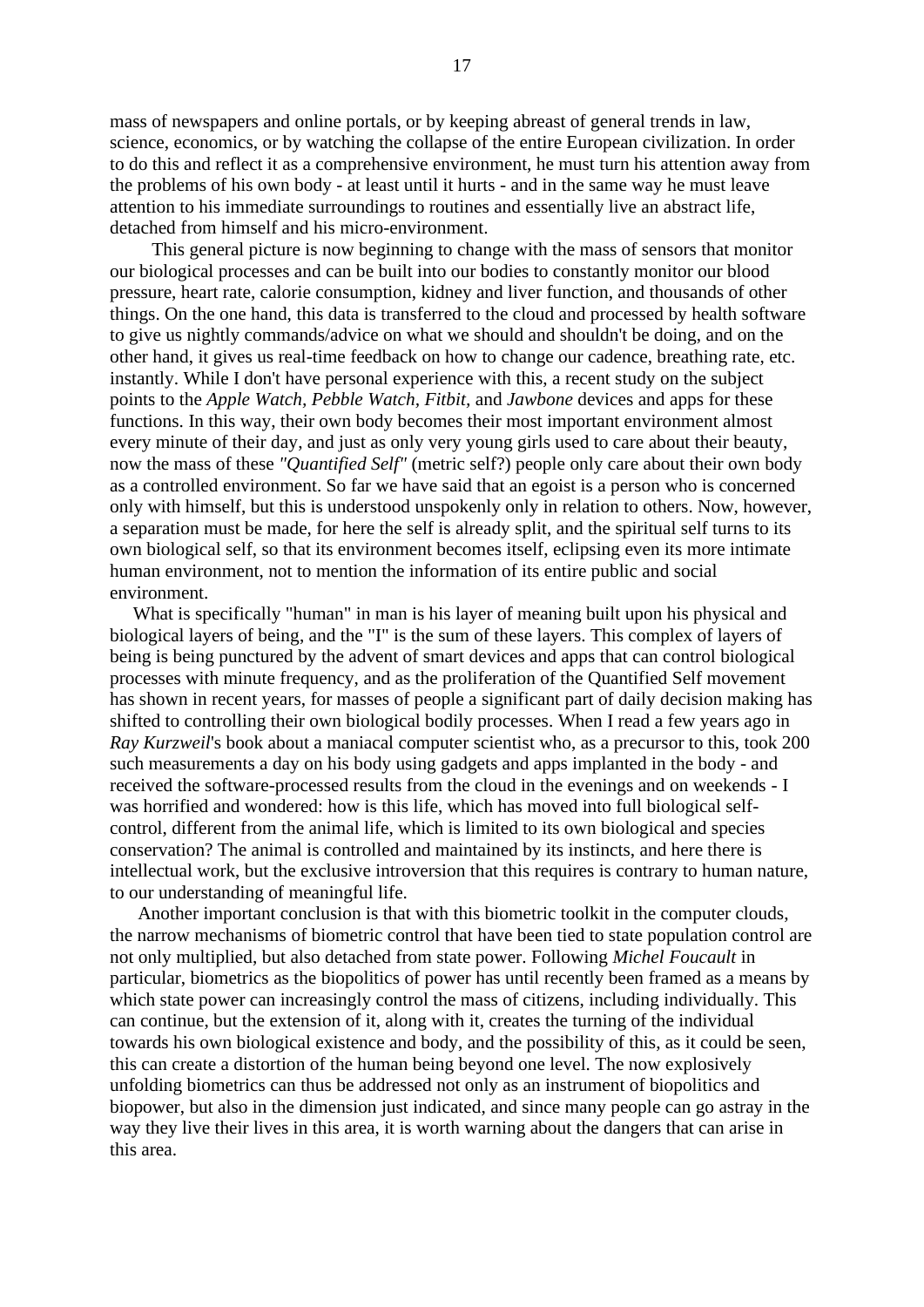# **11. The measured existence**

When measurement has consequences, it is troubling. Without it, the position already taken, the status quo, is undisturbed, and if there is no earthquake, catastrophe, revolution, etc., only the disappearance of the age will abolish the status quo. The holders of state power are thus unshakable, the man co-opted by the university and academic lobby becomes a professor and a great scientist even without any achievement and the great actor and musical genius adopted by a lobby remains a great actor and musical genius until his death and can get a stage and a big record any time he wants. And one could list a thousand examples of "bad stability" resulting from a lack of measure. When I was on my first study trip to Vienna in 1980, having fled Hungary behind the "Iron Curtain," and saw *Chancellor Kreisky* on television in the evening and asked him embarrassing questions on the news, it occurred to me that the Secretary General of the Communist Party in Hungary, János Kádár, appears on television at most once every six months, and then only in a solemn, carefully organized, soapbox-like revelation. To say the least, the political system at the time was not under the dampening influence of measurement, let alone single-party elections.

 But it was also the case in the academic sphere that professors and highest scholars coopted their offspring, who had grown up as vassals of their or other professors, as corresponding members and then as full members of Scientific Academy of Hungary, and university professors co-opted their favorite students who stayed on campus as future professors, and the point was often only the willingness to submit - without reservations. But competition and lack of merit were the rule in other sectors as well. The Soviet one-party empire ultimately collapsed for reasons of power politics, but in reality behind it was a lack of performance and total inefficiency that permeated the entire society.

 This is also worth emphasizing because in Eastern Europe, as an ex post narrative, we emphasize the political character of regime change as the elimination of the anachronism of irremovable one-party power. This is true in that this is essentially all that really happened, but it does not make clear that the fundamental lack of measurement and incentive to perform remained unchanged for decades. Co-optation by those in power is as prevalent in universities and colleges as it is in the theater and film sectors, with the complicating effect that the internal management lobbies that are not coerced or influenced by performance are the most politicized in the political currents that dominate intellectual life. And that's pretty much the left-liberal political-intellectual camp that has dominated the entire Western world for the last half century, and where government policy has slipped more in the national-conservative direction, it's basically facing the entire intellectual sector, the academic-university sector, the film world, and the ruling lobby system of the theater world.

 To "equalize" them in the right direction, i.e. to link them to continuous performance measurement, would mean that these groups of university leaders, heads of Scientific Academy of Hungary, theater directors, etc., based on internal co-optation, should be linked to the evaluation of the whole scientific community, theater community, etc., and that in these sectors academics, academic leaders, professors, theater scholars must be highly evaluated by the whole community. How the scientific community evaluates its individual members by citing and criticizing their scientific works, and whoever has the highest citation rate has the greatest scientific achievement. In the natural sciences and engineering, this has become accepted in the world and also in Hungary, but in the social sciences, legal science and humanities, it remains completely foreign in Hungary. Since the conservative regime change in 2010 in Hungary, these university fields have exercised their academic autonomy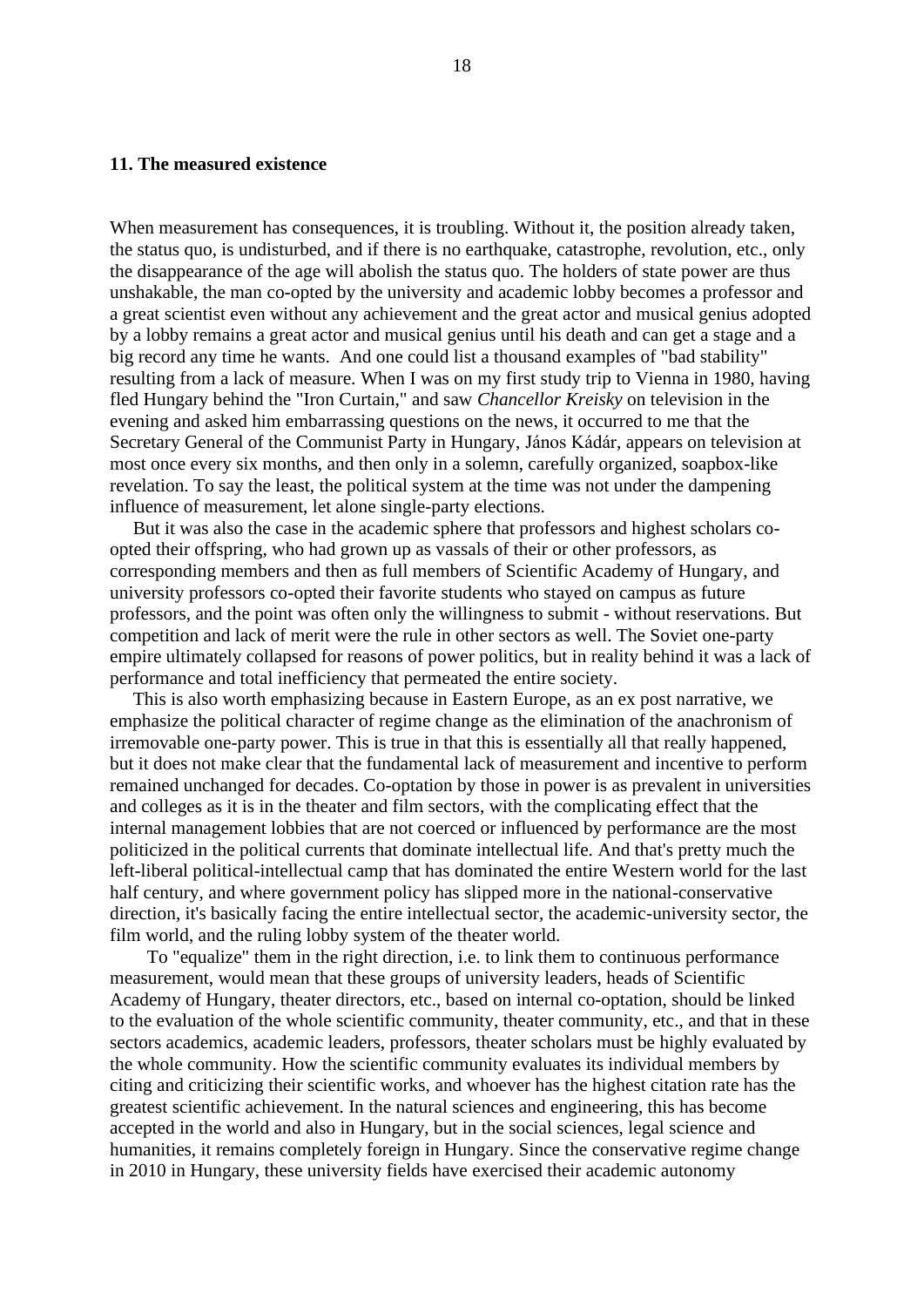independently of the state, but also of their underlying academic communities, and this autonomy is by no means asserted against the left-liberal political camp that dominates the intellectual life of the Western world.

 The only way to break this bond in the current situation is to free university and college governance by law from the hands of internal academic lobbies, and to subject universityacademic communities thus freed from the lobbies to the evaluative assessment of the entire academic community. It is important to emphasize that university and college autonomy is essentially based on the freedom of scientific research, the derivative of which are the scientific communities of individual disciplines, and if individual universities use this autonomy as a pretext to break away from it and become inbred and locked into the system of "university barons" and "academic barons", then this is an abuse of autonomy. The link to the academic communities is established by linking them to citation indicators, and only a university lecturer with a higher citation indicator is eligible to become a professor, and only such a professor can become a dean, rector or vice-rector. In the academic field, there is already a public register of citation indicators in Hungary, which has been managed by the Scientific Academy of Hungary in recent years (this is the *MTMT)*, but it does not play a role in the universities of social sciences and legal science or in the universities of arts. The system of inefficiency and lobbying in the universities and the ties to political camps can be abolished only when this reform is carried out and the universities and the Academy of Sciences are reconnected to the scientific community as a whole, instead of the current system of cooptation.

# **12. The masters of metric power: On the way to "scientific Capitalism?"**

The drivers of datafication and the shift toward a metric society are the private monopolies of global large technology companies, and while this shift has produced a number of good things in recent decades, it has also raised a number of fundamental problems. Digitization, the shift from physical space to cyberspace, has produced more changes in the last two decades than any other technological change in the last hundred years. Among these changes, it is now worth emphasizing that while earlier technological changes did not undermine the ground of simple common sense transparency - and thus did not problematize state power based on democratic public opinion - the billions and trillions of data of social activities on the platforms of cyberspace society increasingly provide a social reality mediated by algorithms that is becoming inaccessible to millions of citizens. Even the mass of ordinary computer scientists can only manage these algorithms, but only a narrow elite of them, intertwined with the private ownership circles of the major global technology companies, can actually see the goals and consequences they shape and become the masters of a society that has moved into cyberspace.

 *David Beer*, in his 2016 book on metric power, describes how the global Internet platforms (Facebook, Twitter, Amazon, Google, etc.) that provide billions and trillions of pieces of data on social activity every day, and the associated data mining and metric measurements, are only the first step, and not the measurements alone, that create metric power.  $10$  That power only comes about when the results of those measurements are fed directly back to the actors of social action - people, organizational decision makers, lower-level decision algorithms. Thus, those who control the global measurement algorithms indirectly determine the people,

<sup>&</sup>lt;sup>10</sup> David Beer: Metric Power. Palgrave Macmillan Edition. 2016.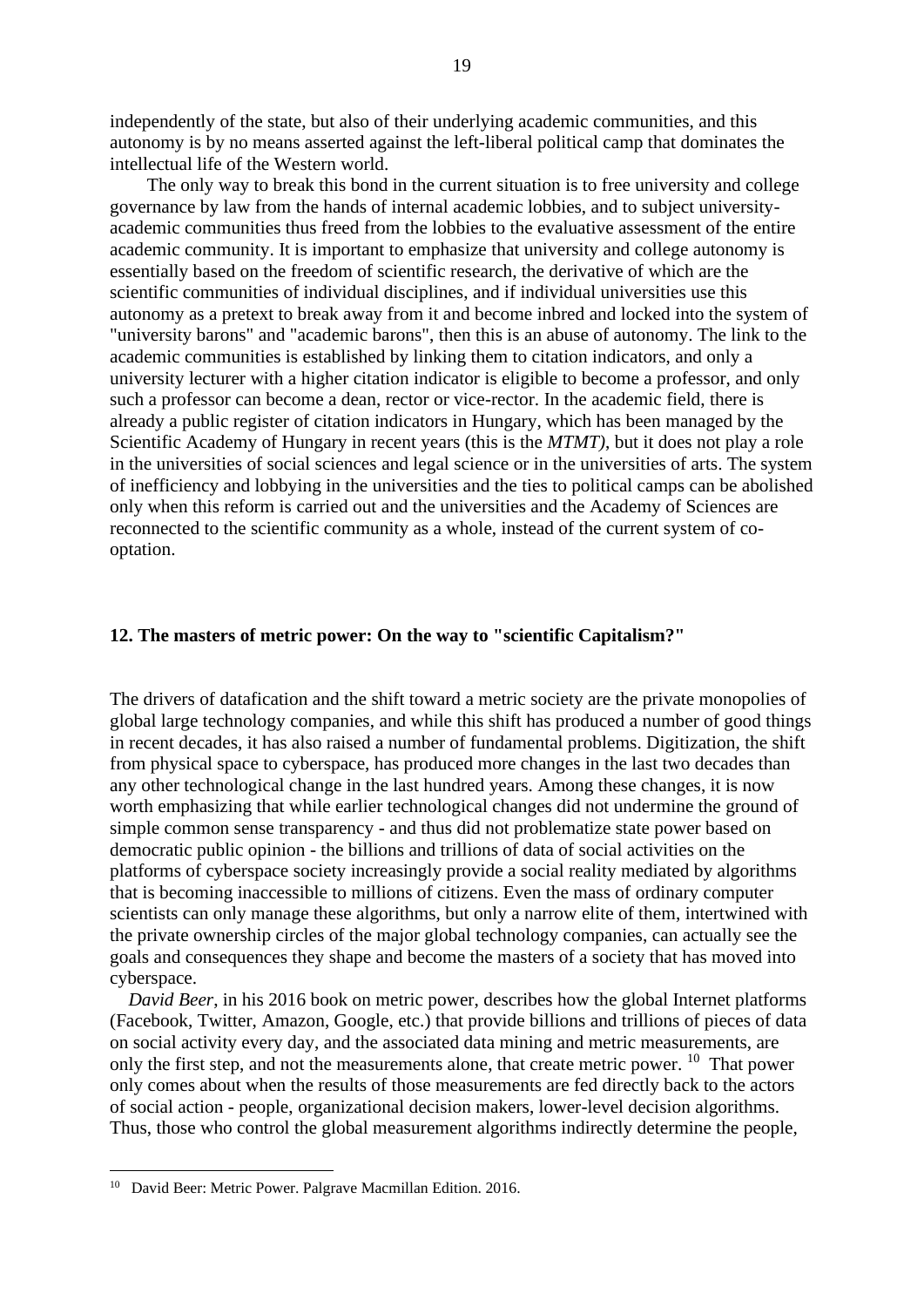organizations, and the algorithms they run that make the subsequent decisions through this feedback loop. Moreover, the indicators and their ranking of statistical scores that selectively link and measure billions of pieces of data are presented as objective scientific truths. While innumerable selections, background loadings, and prioritizations are deliberately made among the data by the algorithm composers, these no longer appear in the measurement results, in the indicators, and in the rankings thus produced, but are presented as the emergence of objective truth. It is a bit like the representation of reality in television broadcasts, where the cameraman, at his own discretion, when he wants to show the presence of large crowds, moves his camera close to the few dozen present, creating a mass effect even when only a few people are huddled together, and so it can be commented on as evidence of a government overturning mass sentiment, and when he wants to portray its insignificance, he can show the pathetic nature of a few dozen loiterers from a high angle. If the television director sympathizes with the reality he wants to show, he can show young and fresh-looking girls and children with good faces in the news program being recorded by the camera, and if he wants to denigrate them, he can pick out those few faces that give a screaming distorted face, add poorly dressed people in the heat, and the text of the accompanying commentary as an extreme gesture, is the truth for TV viewers because they "saw it with their own eyes"......

 While the owners and managers of the major technology companies that have become the masters of society are private, profit-driven corporations, they appear to be driven by their algorithms as the guardians of a social governance mechanism based solely on the results of scientific measurements. For this illusion, which is obviously caused by the youthful memory of the now bankrupt "scientific socialism", I can only think of the formula of *"scientific capitalism"*.

 And this association brings out the fact that the resulting cyberspace society in Western civilization is dominated by a few dozen global private technology companies and the IT elite serving them, while in China, which acquired and developed this technology early on, and in some other countries around it, it is dominated and controlled by a state apparatus controlled by an immobile political power elite. The latter has so far emerged as a reprehensible model of power only in comparison with the democratic West, but the changes in Western metrics under private rule shift the two poles of comparison. How much worse is it to have a centralized state apparatus monitoring our every move and thought in cyberspace than a conglomerate of private owners of a few giga-tech companies doing the same?

#### **13. The cyberspace platform-data-metric society.**

The confinement and isolation enforced by the pandemic has led to the intensification of technological change spread in the last quarter century, and the shift of intellectual work to home office, as well as in the case of higher education to video group meetings and video lectures, and the parliamentary sessions, constitutional court hearings and other decisionmaking sessions to video conferencing. This transformation has fundamentally changed the organization of social activities, and cyberspace information technology, which has become the basis of everything and has been harnessed in this way, is evolving exponentially: 5G, which is an order of magnitude faster, is already being rolled out, and 6G versions are being developed in laboratories. All of this means that it is not too early to say that societies that have moved from physical space to cyberspace will, for the most part, be operating in 10-15 years in a different organizational structure than the one they have had for thousands of years, and that, without realizing it, they will already begin to be dominated by different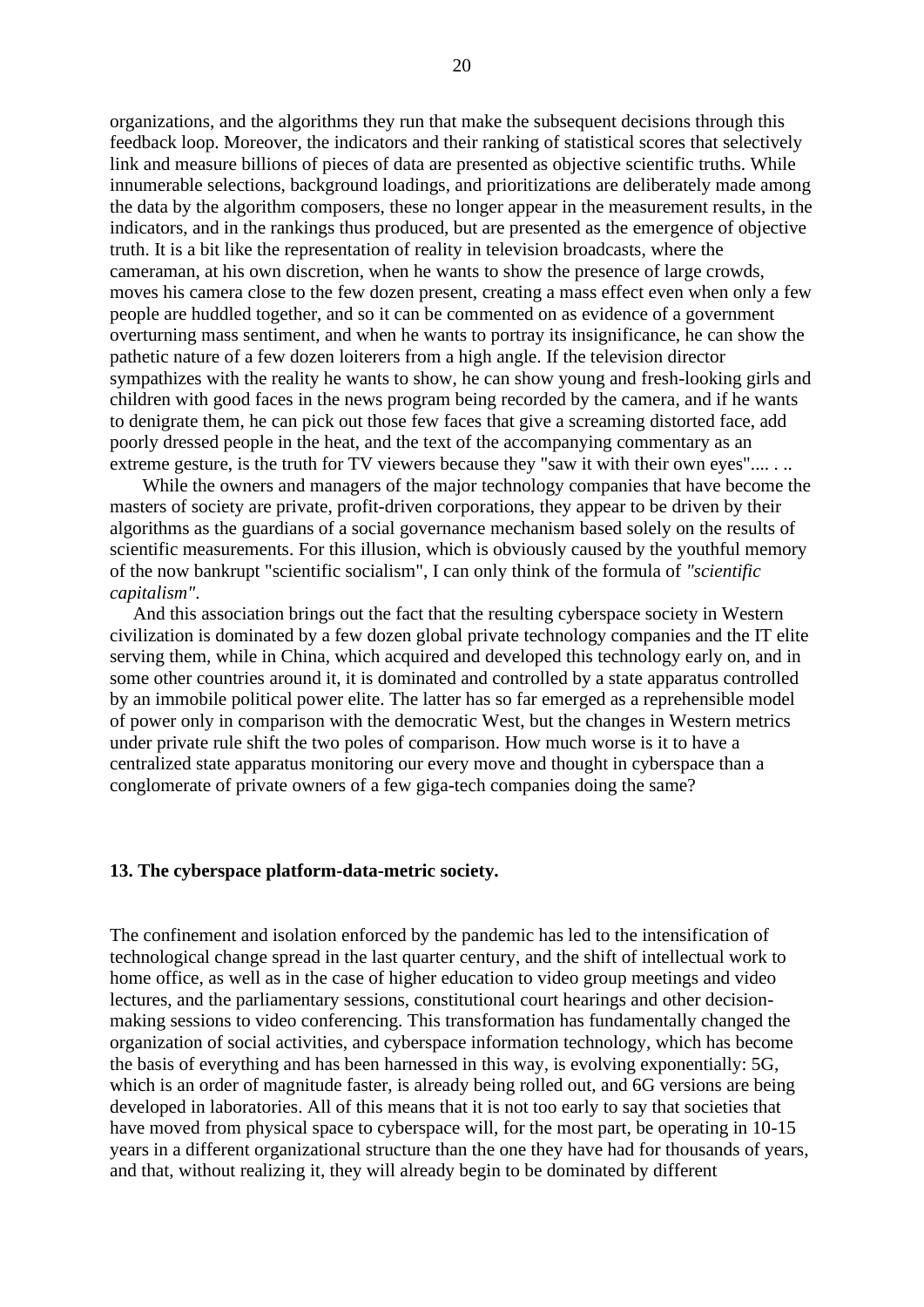organizational principles. However, the major changes are already being analyzed, and some of the fundamental differences between cyberspace society and the way society is organized in physical space are already known.

1) This society is organized in the Internet, and since it emerged as the world Internet partly spontaneously and partly through the deliberate spread of its influence to the world due to the domination of the first Internet tech companies under the U.S., the subsequent spread of the Internet has intersected with state sovereignties. More recently, the revolt of sovereign states has triggered a reordering of the foundations of the Internet and cyberspace, with China and Russia at the forefront of the fight against the U.S. and its global Internet. Therefore, the polarization caused by this - about 30 states are in favor of the U.S. global Internet, and the same number of states are in favor of the Chinese model - may be the most important sticking point in world politics in the near future, and sovereignty-friendly Hungary, Poland, and Eastern Europe in general are at an important crossroads here.

2) Cyberspace society is largely organized on Internet platforms, some of which (e.g., Google, Facebook, Twitter, etc.) already serve and control the activities of billions of people, or onethird of humanity. But network platforms that go beyond this (e.g., e-government or internal networks of decision-making bodies) are also partially connected to the Internet. The seamlessness of the Internet is thus a basic requirement for the functioning of society, and as the Internet of Things, the cloud-connected operation of self-driving cars, becomes prevalent in the coming years, it will be the most important basic requirement. By comparison, hostile hacking attacks (by vindictive states or simply criminal groups) are already inevitable precisely because of the uncontrollability of the global Internet. As the U.S. has experienced in recent months following a hacking attack on one of its power generation systems that left millions without power for days.

3) The shift of society to cyberspace platforms on the Internet creates a digital trail of comprehensive recording of social activity, as opposed to the largely undetectable nature of social activity that used to take place in physical space. Everything we do here leaves a digital trail of our thoughts and actions, and by linking these trails, individuals become more known to the external observer who has access to these trails than they are to themselves. This is the total data explosion in cyberspace, and the billions and trillions of pieces of data generated every hour and every day are processed by lightning-fast algorithms in seconds to draw conclusions. For example, when I look up a book in a Google search, a minute later I get an ad telling me what else has been published or is about to be published on that topic, and I'm bombarded with it for days afterward. But it's not just individuals who are becoming transparent through data; it's also large groups of people who are being tracked and revealed by Big Data algorithms. Over the past millennia, humans and their societies have colonized the physical and biological layers of being, creating intellectual formations and reshaping the underlying layers of being, but now their thin intellectual layers are becoming heavy and allconsuming as they process the trillions of pieces of data created by digital traces. The formations of the physical and biological layers of being are thus becoming more susceptible to the reshaping by the intellectual layer of being of humanity because they have become more controllable in the future, and if this is what the ecologists have been complaining about, the problems they have been reporting may now become more serious.

4) Individuals and the data society will become measurable and classifiable in thousands of new dimensions, rather than the few dimensions (demographics, health metrics) in which they have been measurable, and a metric society will emerge. With the new grouping of data into